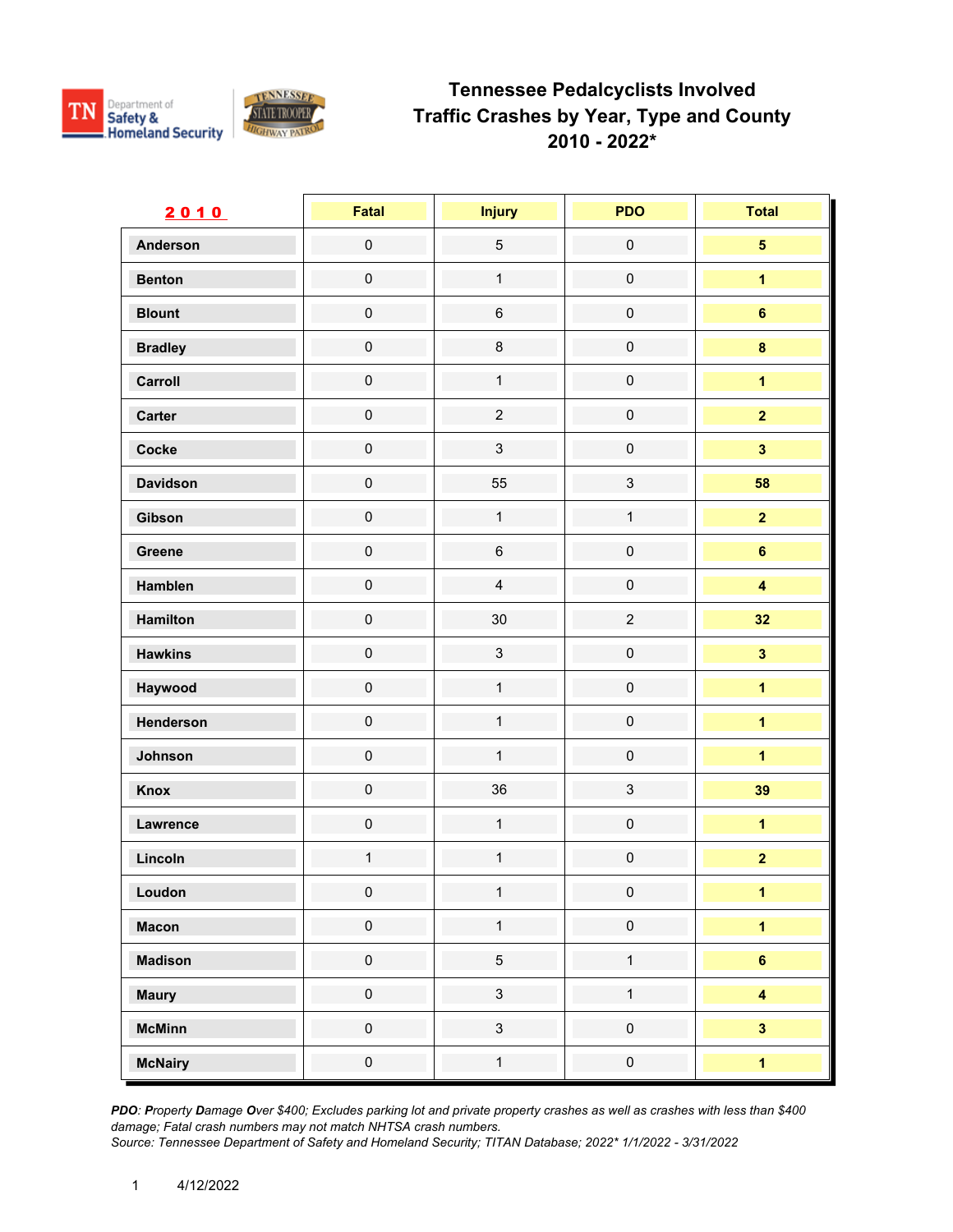

|                   | Fatal                   | <b>Injury</b>  | <b>PDO</b>     | <b>Total</b>            |
|-------------------|-------------------------|----------------|----------------|-------------------------|
| <b>Monroe</b>     | $\pmb{0}$               | $\overline{2}$ | $\mathbf 0$    | $\overline{2}$          |
| <b>Montgomery</b> | $\pmb{0}$               | 11             | $\mathbf{1}$   | 12                      |
| Obion             | $\pmb{0}$               | $\pmb{0}$      | $\mathbf{1}$   | $\overline{1}$          |
| Putnam            | $\pmb{0}$               | $\mathbf{1}$   | $\pmb{0}$      | $\overline{1}$          |
| Roane             | $\pmb{0}$               | $\mathbf{1}$   | $\mathbf 0$    | $\overline{\mathbf{1}}$ |
| Robertson         | $\mathsf{O}\xspace$     | $\overline{2}$ | $\pmb{0}$      | $\overline{2}$          |
| Rutherford        | $\mathsf{O}\xspace$     | 24             | $\mathbf{3}$   | 27                      |
| <b>Sevier</b>     | $\pmb{0}$               | $\overline{5}$ | $\mathbf{1}$   | $\bf 6$                 |
| <b>Shelby</b>     | $\overline{2}$          | 91             | $\mathbf{3}$   | 96                      |
| <b>Sullivan</b>   | $\pmb{0}$               | 5              | $\mathbf 0$    | $5\phantom{a}$          |
| <b>Sumner</b>     | $\mathbf{1}$            | $\overline{5}$ | $\mathbf 0$    | $6\phantom{a}$          |
| <b>Tipton</b>     | $\pmb{0}$               | $\mathbf{3}$   | $\pmb{0}$      | $\overline{\mathbf{3}}$ |
| Warren            | $\pmb{0}$               | $\mathbf{1}$   | $\pmb{0}$      | $\overline{1}$          |
| Washington        | $\pmb{0}$               | $6\phantom{a}$ | $\overline{2}$ | $\bf{8}$                |
| Weakley           | $\pmb{0}$               | $\overline{c}$ | $\mathbf{1}$   | $\overline{\mathbf{3}}$ |
| Williamson        | $\mathsf{O}\xspace$     | $\mathbf{3}$   | $\pmb{0}$      | $\overline{\mathbf{3}}$ |
| Wilson            | $\mathsf{O}\xspace$     | $\mathbf{1}$   | $\mathbf 0$    | $\overline{\mathbf{1}}$ |
| <b>Total 2010</b> | $\overline{\mathbf{4}}$ | 343            | 23             | 370                     |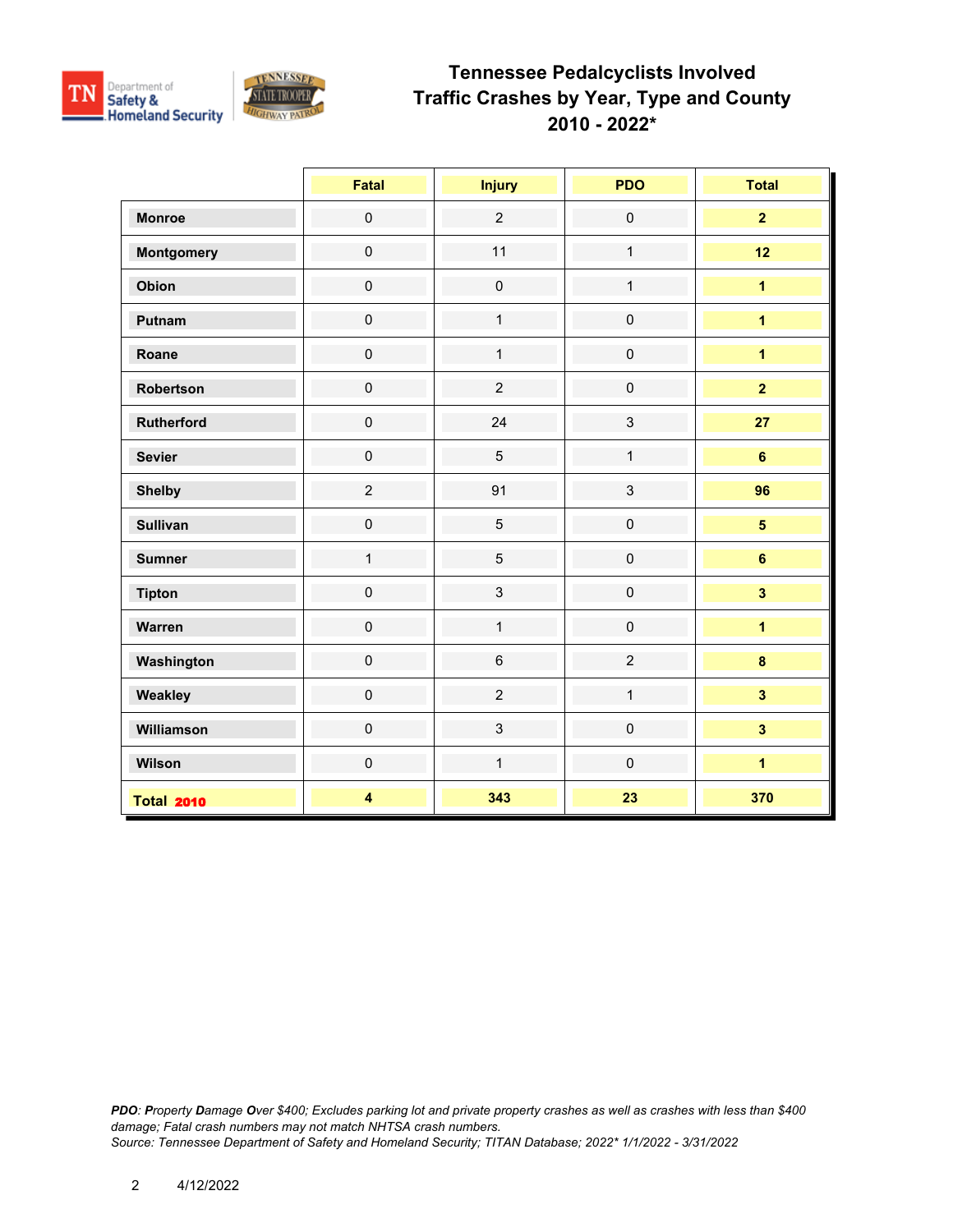

| 2011              | Fatal               | <b>Injury</b>       | <b>PDO</b>          | <b>Total</b>            |
|-------------------|---------------------|---------------------|---------------------|-------------------------|
| <b>Anderson</b>   | $\mathsf{O}\xspace$ | $\,6\,$             | $\mathsf{O}\xspace$ | $6\phantom{a}$          |
| <b>Bedford</b>    | $\mathsf{O}\xspace$ | $\overline{c}$      | $\mathsf{O}\xspace$ | $\overline{\mathbf{2}}$ |
| <b>Blount</b>     | $\mathsf{O}\xspace$ | 12                  | $\mathsf{O}\xspace$ | 12                      |
| <b>Bradley</b>    | $\mathsf{O}\xspace$ | $\boldsymbol{9}$    | $\overline{2}$      | 11                      |
| Carter            | $\mathsf{O}\xspace$ | $\mathbf{3}$        | $\mathbf{1}$        | $\overline{\mathbf{4}}$ |
| Cheatham          | $\pmb{0}$           | $\mathbf{1}$        | $\mathsf 0$         | $\overline{1}$          |
| Cocke             | $\mathbf{1}$        | $\mathbf{1}$        | $\mathsf{O}\xspace$ | $\overline{2}$          |
| Coffee            | $\mathsf{O}\xspace$ | $\mathbf{1}$        | $\mathsf{O}\xspace$ | $\overline{1}$          |
| <b>Cumberland</b> | $\pmb{0}$           | $\overline{2}$      | $\mathsf{O}\xspace$ | $\overline{2}$          |
| <b>Davidson</b>   | $\mathsf{O}\xspace$ | 86                  | $\overline{4}$      | 90                      |
| <b>Fayette</b>    | $\mathsf{O}\xspace$ | $\overline{2}$      | $\mathbf{1}$        | $\overline{\mathbf{3}}$ |
| <b>Franklin</b>   | $\pmb{0}$           | $\mathbf{1}$        | $\mathsf{O}\xspace$ | $\overline{\mathbf{1}}$ |
| Grainger          | $\mathsf{O}\xspace$ | $\mathbf{1}$        | $\mathsf{O}\xspace$ | $\overline{\mathbf{1}}$ |
| Greene            | $\pmb{0}$           | $\mathbf{1}$        | $\mathbf{1}$        | $\overline{\mathbf{2}}$ |
| Hamblen           | $\mathsf{O}\xspace$ | $\overline{c}$      | $\mathsf 0$         | $\overline{2}$          |
| Hamilton          | $\mathbf{1}$        | 32                  | $\mathbf{1}$        | 34                      |
| <b>Hancock</b>    | $\mathsf{O}\xspace$ | $\mathsf{O}\xspace$ | $\mathbf{1}$        | $\overline{1}$          |
| Hardeman          | $\mathsf{O}\xspace$ | $\mathbf{1}$        | $\mathsf{O}\xspace$ | $\overline{\mathbf{1}}$ |
| <b>Hardin</b>     | $\mathsf{O}\xspace$ | $\overline{c}$      | $\mathsf{O}\xspace$ | $\overline{2}$          |
| <b>Hawkins</b>    | $\pmb{0}$           | $\mathbf{1}$        | $\mathbf{1}$        | $\overline{2}$          |
| Henry             | $\pmb{0}$           | $\overline{c}$      | $\pmb{0}$           | $\overline{2}$          |
| <b>Hickman</b>    | $\mathsf{O}\xspace$ | $\mathbf{1}$        | $\mathsf{O}\xspace$ | $\overline{\mathbf{1}}$ |
| <b>Knox</b>       | $\mathsf{O}\xspace$ | 25                  | 5                   | 30                      |
| Lauderdale        | $\pmb{0}$           | $\mathbf{1}$        | $\pmb{0}$           | $\overline{1}$          |
| Lawrence          | $\mathsf{O}\xspace$ | $\mathbf{1}$        | $\mathsf{O}\xspace$ | $\overline{\mathbf{1}}$ |
| Lincoln           | $\pmb{0}$           | $\overline{2}$      | $\mathsf{O}\xspace$ | $\overline{\mathbf{2}}$ |

*PDO: Property Damage Over \$400; Excludes parking lot and private property crashes as well as crashes with less than \$400 damage; Fatal crash numbers may not match NHTSA crash numbers.*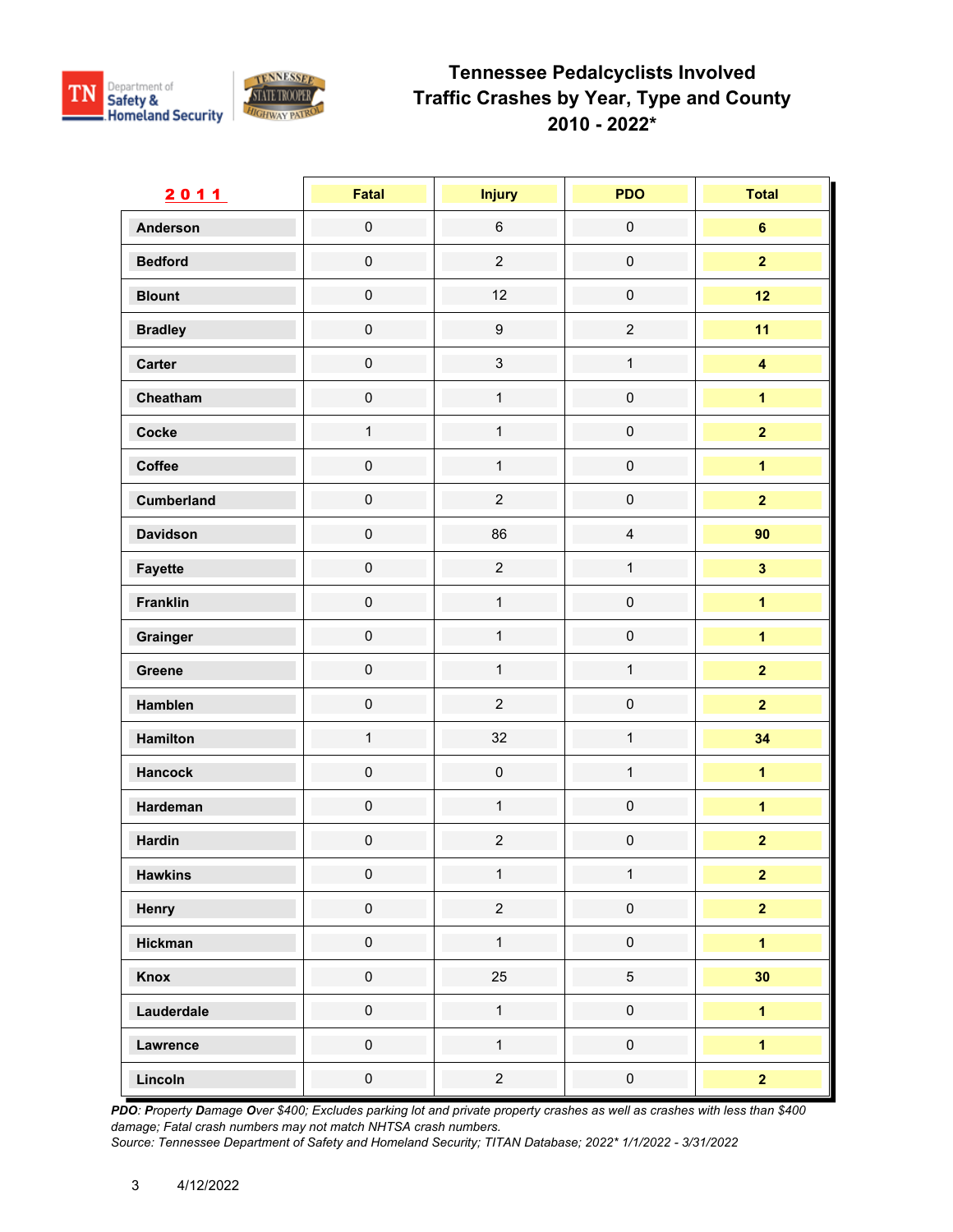

|                 | Fatal               | <b>Injury</b>    | <b>PDO</b>          | <b>Total</b>            |
|-----------------|---------------------|------------------|---------------------|-------------------------|
| Loudon          | $\mathbf 0$         | $\overline{2}$   | $\mathbf 0$         | $\overline{2}$          |
| <b>Madison</b>  | $\mathbf{1}$        | $\mathbf{3}$     | $\mathsf{O}\xspace$ | $\overline{\mathbf{4}}$ |
| <b>Marion</b>   | $\mathsf{O}\xspace$ | $\mathbf{1}$     | $\mathsf{O}\xspace$ | $\overline{\mathbf{1}}$ |
| <b>Marshall</b> | $\mathsf{O}\xspace$ | $\mathbf{1}$     | $\mathsf{O}\xspace$ | $\overline{\mathbf{1}}$ |
| <b>Maury</b>    | $\mathsf{O}\xspace$ | $\mathbf{3}$     | $\mathsf{O}\xspace$ | $\overline{\mathbf{3}}$ |
| <b>McMinn</b>   | $\mathsf{O}\xspace$ | $\overline{2}$   | $\overline{2}$      | $\overline{\mathbf{4}}$ |
| <b>Monroe</b>   | $\mathbf 0$         | $\mathbf{1}$     | $\mathbf 0$         | $\overline{1}$          |
| Montgomery      | $\mathsf{O}\xspace$ | 15               | $\mathsf 0$         | 15                      |
| Obion           | $\mathsf{O}\xspace$ | $\overline{2}$   | $\mathsf{O}\xspace$ | $\overline{2}$          |
| Putnam          | $\mathsf{O}\xspace$ | $\bf 8$          | $\mathsf{O}\xspace$ | $\bf{8}$                |
| Roane           | $\mathsf{O}\xspace$ | $\overline{2}$   | $\pmb{0}$           | $\overline{2}$          |
| Robertson       | $\mathsf{O}\xspace$ | $\overline{2}$   | $\pmb{0}$           | $\overline{2}$          |
| Rutherford      | $\mathbf 0$         | 36               | $\mathfrak{S}$      | 39                      |
| <b>Sevier</b>   | $\mathbf 0$         | $\boldsymbol{9}$ | $\mathbf{1}$        | 10                      |
| <b>Shelby</b>   | $\mathbf{1}$        | 85               | $\overline{7}$      | 93                      |
| <b>Sullivan</b> | $\mathsf{O}\xspace$ | 11               | $\mathsf{O}\xspace$ | 11                      |
| <b>Sumner</b>   | $\mathbf{1}$        | $\overline{5}$   | $\mathsf{O}\xspace$ | $6\phantom{a}$          |
| <b>Tipton</b>   | $\mathbf 0$         | $\mathbf{3}$     | $\mathbf 0$         | $\overline{\mathbf{3}}$ |
| <b>Unicoi</b>   | $\mathsf{O}\xspace$ | $\mathbf{1}$     | $\mathbf 0$         | $\overline{\mathbf{1}}$ |
| Union           | $\pmb{0}$           | $\mathbf{1}$     | $\pmb{0}$           | $\mathbf{1}$            |
| Warren          | $\pmb{0}$           | $\mathbf 1$      | $\mathsf{O}\xspace$ | $\overline{\mathbf{1}}$ |
| Washington      | $\mathbf{1}$        | 12               | $\mathbf{3}$        | 16                      |
| Weakley         | $\mathbf 0$         | $\mathbf{1}$     | $\mathbf{1}$        | $\overline{2}$          |
| White           | $\mathbf 0$         | $\overline{2}$   | $\mathsf{O}\xspace$ | $\overline{2}$          |
| Williamson      | $\mathsf{O}\xspace$ | 12               | $\mathsf{O}\xspace$ | 12                      |
| Wilson          | $\pmb{0}$           | $\overline{2}$   | $\pmb{0}$           | $\overline{\mathbf{2}}$ |

*PDO: Property Damage Over \$400; Excludes parking lot and private property crashes as well as crashes with less than \$400 damage; Fatal crash numbers may not match NHTSA crash numbers.*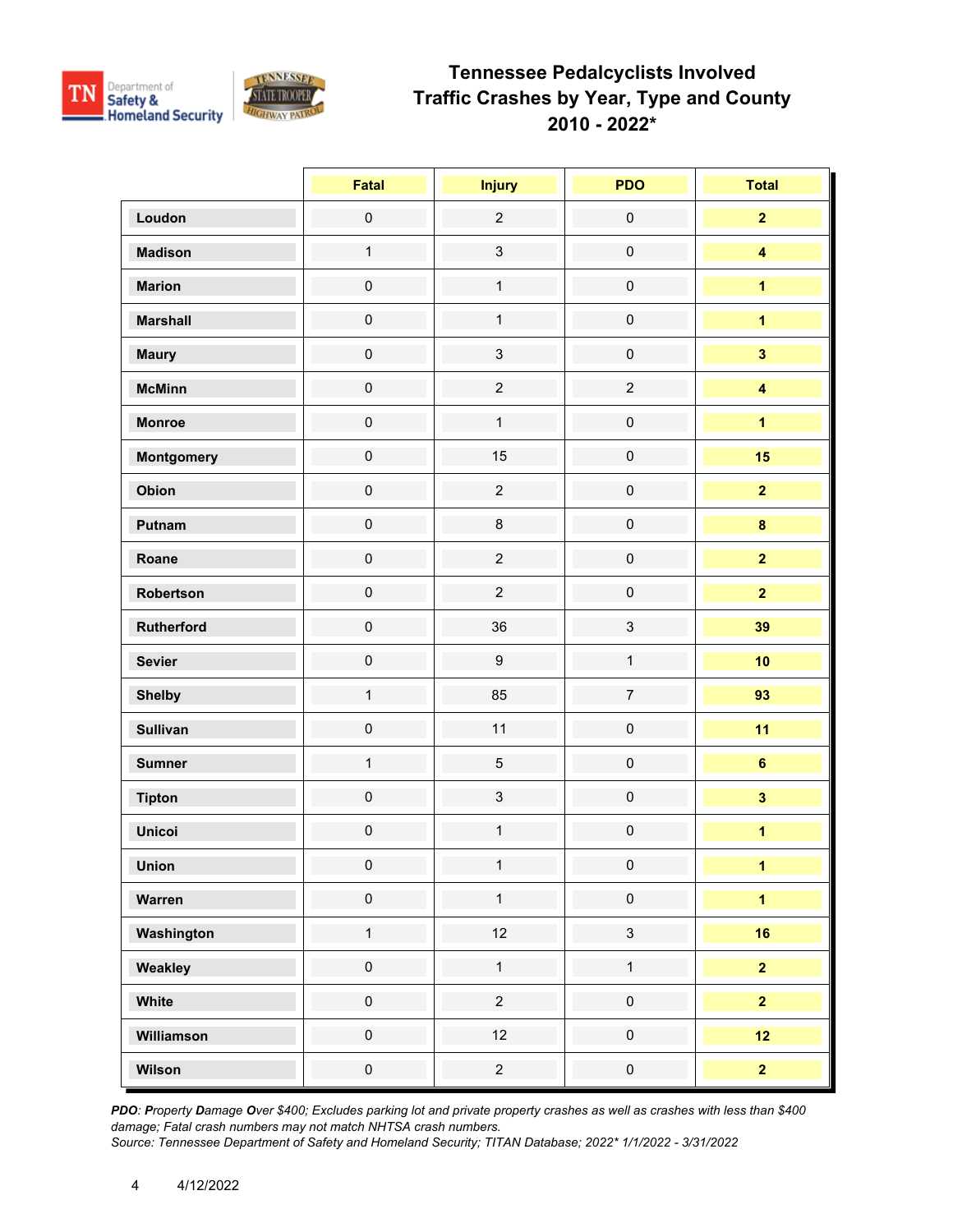

|                   | Fatal | <b>Injury</b> | <b>PDO</b> | <b>Total</b> |
|-------------------|-------|---------------|------------|--------------|
| <b>Total 2011</b> |       | 421           | 34         | 461          |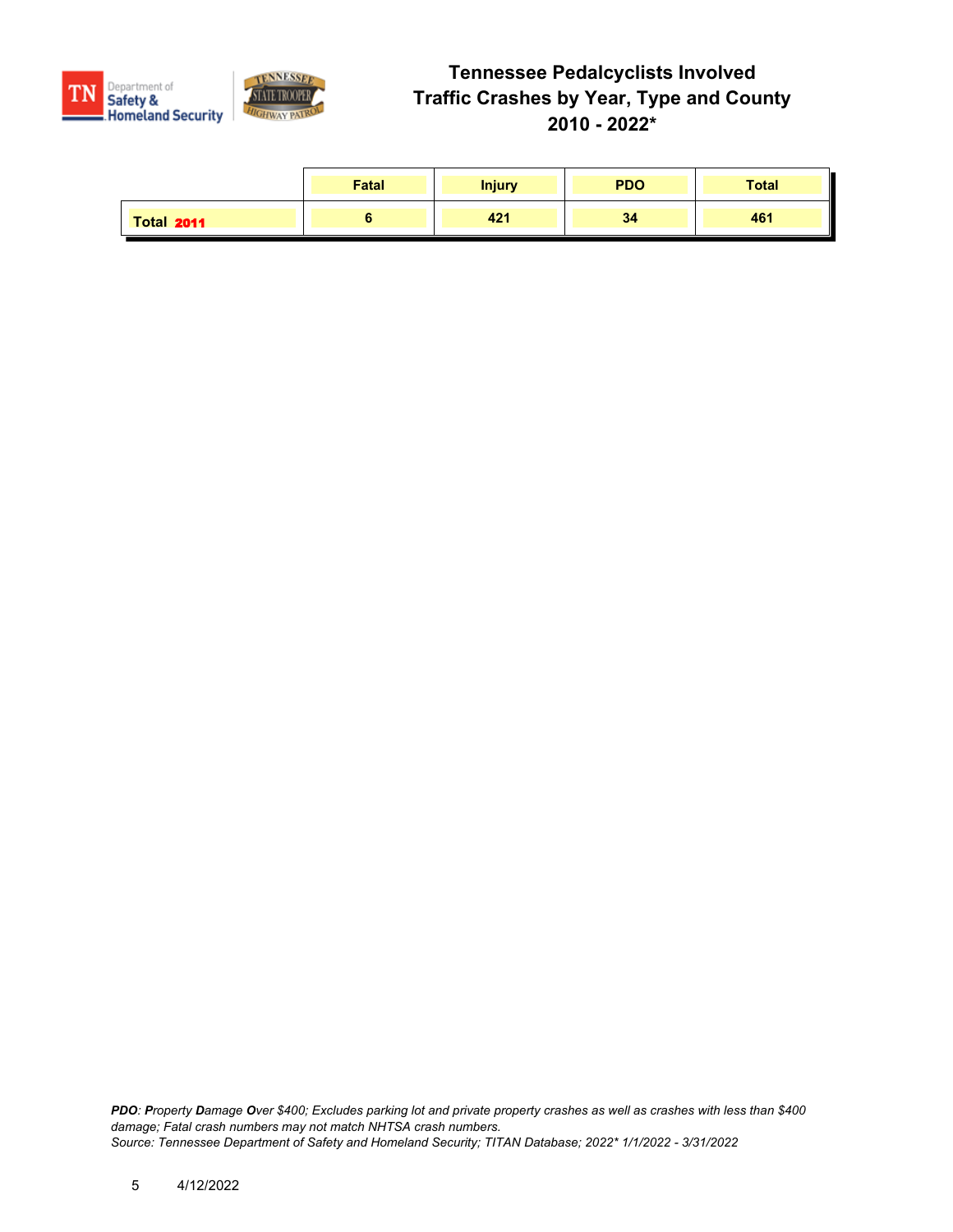

| 2012            | Fatal               | <b>Injury</b>    | <b>PDO</b>          | <b>Total</b>            |
|-----------------|---------------------|------------------|---------------------|-------------------------|
| <b>Anderson</b> | $\mathsf{O}\xspace$ | $\overline{2}$   | $\mathbf 0$         | $\overline{2}$          |
| <b>Bedford</b>  | $\mathsf{O}\xspace$ | $\overline{2}$   | $\pmb{0}$           | $\overline{\mathbf{2}}$ |
| <b>Bledsoe</b>  | $\mathsf{O}\xspace$ | $\mathbf{1}$     | $\mathbf 0$         | $\overline{\mathbf{1}}$ |
| <b>Blount</b>   | $\mathsf{O}\xspace$ | $\overline{7}$   | $\mathbf{1}$        | $\bf{8}$                |
| <b>Bradley</b>  | $\mathsf{O}\xspace$ | $\boldsymbol{9}$ | $\mathbf{1}$        | 10                      |
| Carter          | $\mathbf 0$         | $\overline{2}$   | $\mathbf 0$         | $\overline{2}$          |
| Cocke           | $\mathbf 0$         | $\mathbf{1}$     | $\mathsf 0$         | $\overline{\mathbf{1}}$ |
| Coffee          | $\mathbf{1}$        | $\overline{4}$   | $\overline{c}$      | $\mathbf{7}$            |
| <b>Crockett</b> | $\mathbf 0$         | $\mathfrak{S}$   | $\mathbf 0$         | $\mathbf{3}$            |
| Cumberland      | $\mathsf{O}\xspace$ | $\mathbf{1}$     | $\mathsf{O}\xspace$ | $\overline{1}$          |
| <b>Davidson</b> | $\mathbf{1}$        | 86               | $\overline{5}$      | 92                      |
| <b>Decatur</b>  | $\mathbf 0$         | $\mathbf{1}$     | $\mathbf 0$         | $\overline{1}$          |
| <b>Dickson</b>  | $\mathbf{1}$        | $\overline{2}$   | $\mathbf 0$         | $\overline{\mathbf{3}}$ |
| <b>Dyer</b>     | $\mathsf{O}\xspace$ | $\mathbf{1}$     | $\mathsf{O}\xspace$ | $\overline{1}$          |
| <b>Franklin</b> | $\mathbf 0$         | $\overline{2}$   | $\mathbf{1}$        | $\overline{\mathbf{3}}$ |
| Gibson          | $\mathsf{O}\xspace$ | $\mathbf{1}$     | $\pmb{0}$           | $\overline{1}$          |
| <b>Giles</b>    | $\mathsf{O}\xspace$ | $\mathbf{1}$     | $\mathsf{O}\xspace$ | $\overline{1}$          |
| Hamilton        | $\mathsf{O}\xspace$ | 32               | $\mathsf 3$         | 35                      |
| <b>Hancock</b>  | $\mathbf 0$         | $\mathbf{1}$     | $\pmb{0}$           | $\overline{\mathbf{1}}$ |
| Hardeman        | $\mathbf 0$         | $\mathbf{1}$     | $\pmb{0}$           | $\overline{1}$          |
| <b>Hardin</b>   | $\mathbf 0$         | $\overline{2}$   | $\mathsf 0$         | $\overline{2}$          |
| <b>Hawkins</b>  | $\mathsf{O}\xspace$ | $\overline{c}$   | $\mathsf{O}\xspace$ | $\overline{\mathbf{2}}$ |
| Haywood         | $\mathsf{O}\xspace$ | $\mathbf{1}$     | $\mathsf{O}\xspace$ | $\overline{1}$          |
| Henderson       | $\pmb{0}$           | $\mathbf{1}$     | $\pmb{0}$           | $\overline{1}$          |
| Henry           | $\mathsf{O}\xspace$ | $\mathbf{1}$     | $\mathsf{O}\xspace$ | $\overline{1}$          |
| Knox            | $\pmb{0}$           | 43               | $\overline{7}$      | 50                      |

*PDO: Property Damage Over \$400; Excludes parking lot and private property crashes as well as crashes with less than \$400 damage; Fatal crash numbers may not match NHTSA crash numbers.*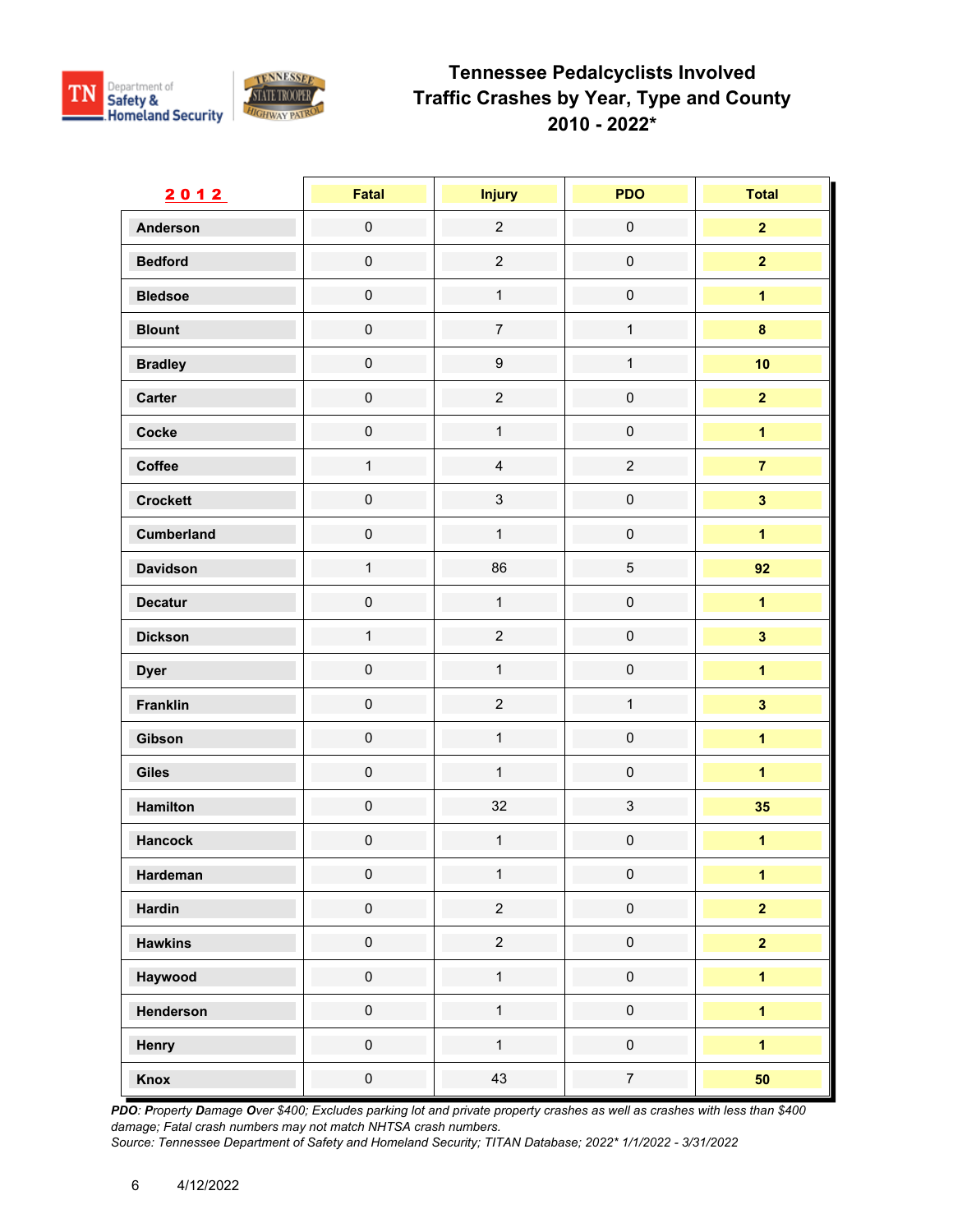

|                   | Fatal               | <b>Injury</b>       | <b>PDO</b>          | <b>Total</b>            |
|-------------------|---------------------|---------------------|---------------------|-------------------------|
| Lawrence          | $\pmb{0}$           | $\mathbf{1}$        | $\pmb{0}$           | $\overline{\mathbf{1}}$ |
| Lincoln           | $\mathbf 0$         | $\mathbf{1}$        | $\mathsf{O}\xspace$ | $\overline{\mathbf{1}}$ |
| Loudon            | $\mathbf 0$         | $\mathbf{1}$        | $\mathsf{O}\xspace$ | $\overline{1}$          |
| <b>Macon</b>      | $\pmb{0}$           | $\mathbf{1}$        | $\mathbf 0$         | $\blacksquare$          |
| <b>Madison</b>    | $\mathsf{O}\xspace$ | $\overline{7}$      | $\pmb{0}$           | $\overline{7}$          |
| <b>Marshall</b>   | $\mathbf{1}$        | $\mathsf{O}\xspace$ | $\mathbf 0$         | $\overline{\mathbf{1}}$ |
| <b>Maury</b>      | $\mathbf 0$         | $\overline{4}$      | $\mathbf{1}$        | $\overline{\mathbf{5}}$ |
| <b>McMinn</b>     | $\mathsf{O}\xspace$ | $\mathbf{1}$        | $\mathbf 0$         | $\overline{1}$          |
| <b>Monroe</b>     | $\mathsf{O}\xspace$ | $\overline{4}$      | $\mathbf 0$         | $\overline{\mathbf{4}}$ |
| <b>Montgomery</b> | $\mathsf{O}\xspace$ | 23                  | $\pmb{0}$           | 23                      |
| Obion             | $\mathsf{O}\xspace$ | $\mathbf{1}$        | $\pmb{0}$           | $\overline{1}$          |
| Overton           | $\mathbf{1}$        | $\mathsf{O}\xspace$ | $\mathbf 0$         | $\overline{1}$          |
| Perry             | $\mathbf 0$         | $\mathbf{1}$        | $\mathbf 0$         | $\overline{1}$          |
| Putnam            | $\mathbf 0$         | $\mathbf{3}$        | $\mathbf 1$         | $\overline{\mathbf{4}}$ |
| Rhea              | $\mathsf{O}\xspace$ | $\mathbf{1}$        | $\mathbf 0$         | $\overline{1}$          |
| Robertson         | $\mathsf{O}\xspace$ | $\mathbf{1}$        | $\mathsf{O}\xspace$ | $\overline{1}$          |
| Rutherford        | $\mathsf{O}\xspace$ | 22                  | $\mathbf{1}$        | 23                      |
| <b>Sevier</b>     | $\mathsf{O}\xspace$ | $\overline{7}$      | $\mathbf 0$         | $\overline{7}$          |
| <b>Shelby</b>     | $\mathbf{1}$        | 96                  | 11                  | 108                     |
| <b>Sullivan</b>   | $\pmb{0}$           | 7 <sup>7</sup>      | $\pmb{0}$           | 7 <sup>7</sup>          |
| <b>Sumner</b>     | $\pmb{0}$           | $\bf 8$             | $\mathbf{1}$        | $\pmb{9}$               |
| <b>Tipton</b>     | $\mathbf 0$         | $\mathbf{3}$        | $\mathsf{O}\xspace$ | $\overline{\mathbf{3}}$ |
| Warren            | $\pmb{0}$           | $\mathbf{1}$        | $\mathbf 0$         | $\overline{1}$          |
| Washington        | $\pmb{0}$           | $\bf 8$             | $\overline{2}$      | 10                      |
| White             | $\overline{2}$      | $\mathbf{1}$        | $\mathsf{O}\xspace$ | $\overline{\mathbf{3}}$ |
| Williamson        | $\mathbf 0$         | $\overline{7}$      | $\pmb{0}$           | $\overline{7}$          |

*PDO: Property Damage Over \$400; Excludes parking lot and private property crashes as well as crashes with less than \$400 damage; Fatal crash numbers may not match NHTSA crash numbers.*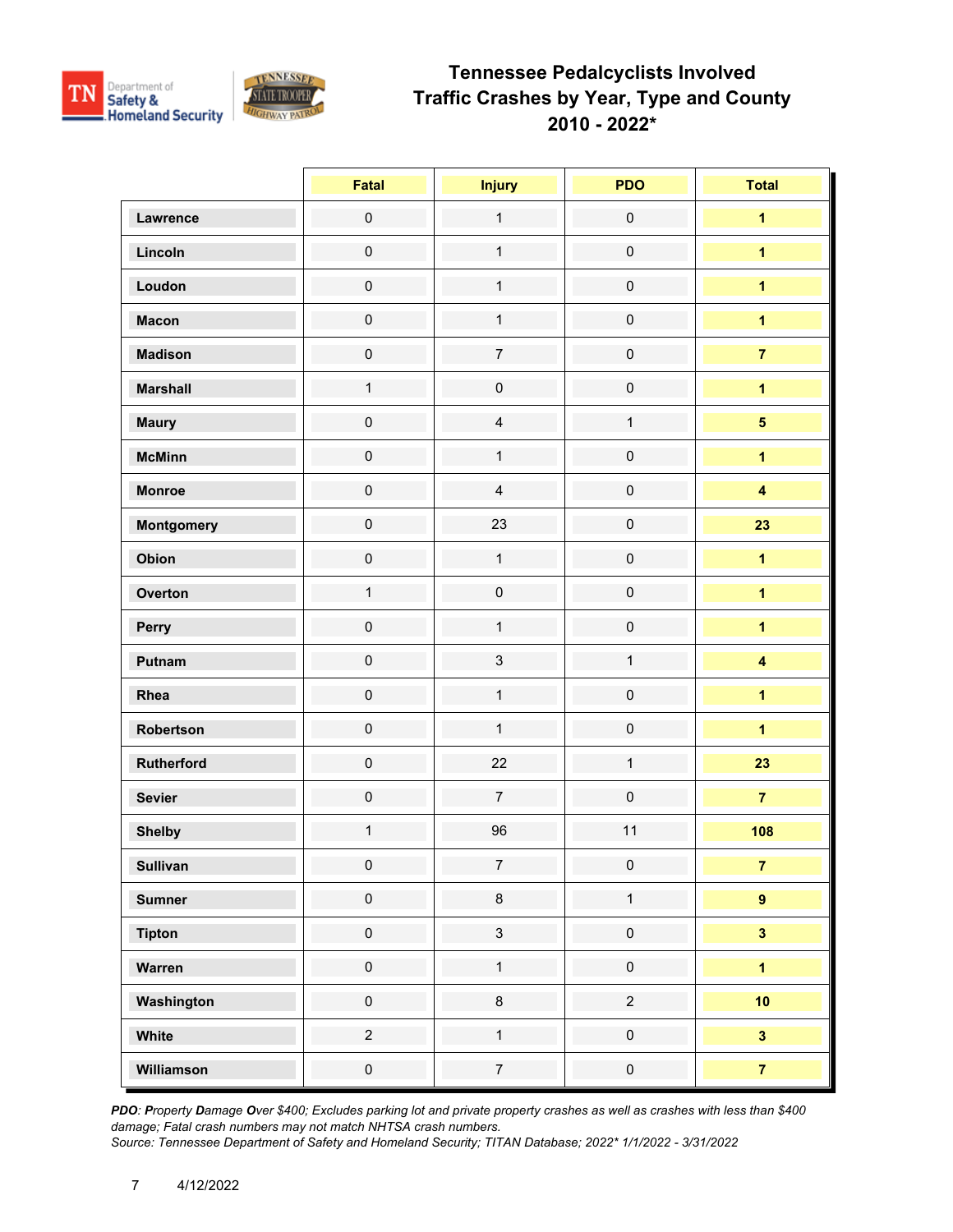

|                   | Fatal | <b>Injury</b> | <b>PDO</b> | <b>Total</b> |
|-------------------|-------|---------------|------------|--------------|
| Wilson            |       |               |            |              |
| <b>Total 2012</b> |       | 422           | 38         | 468          |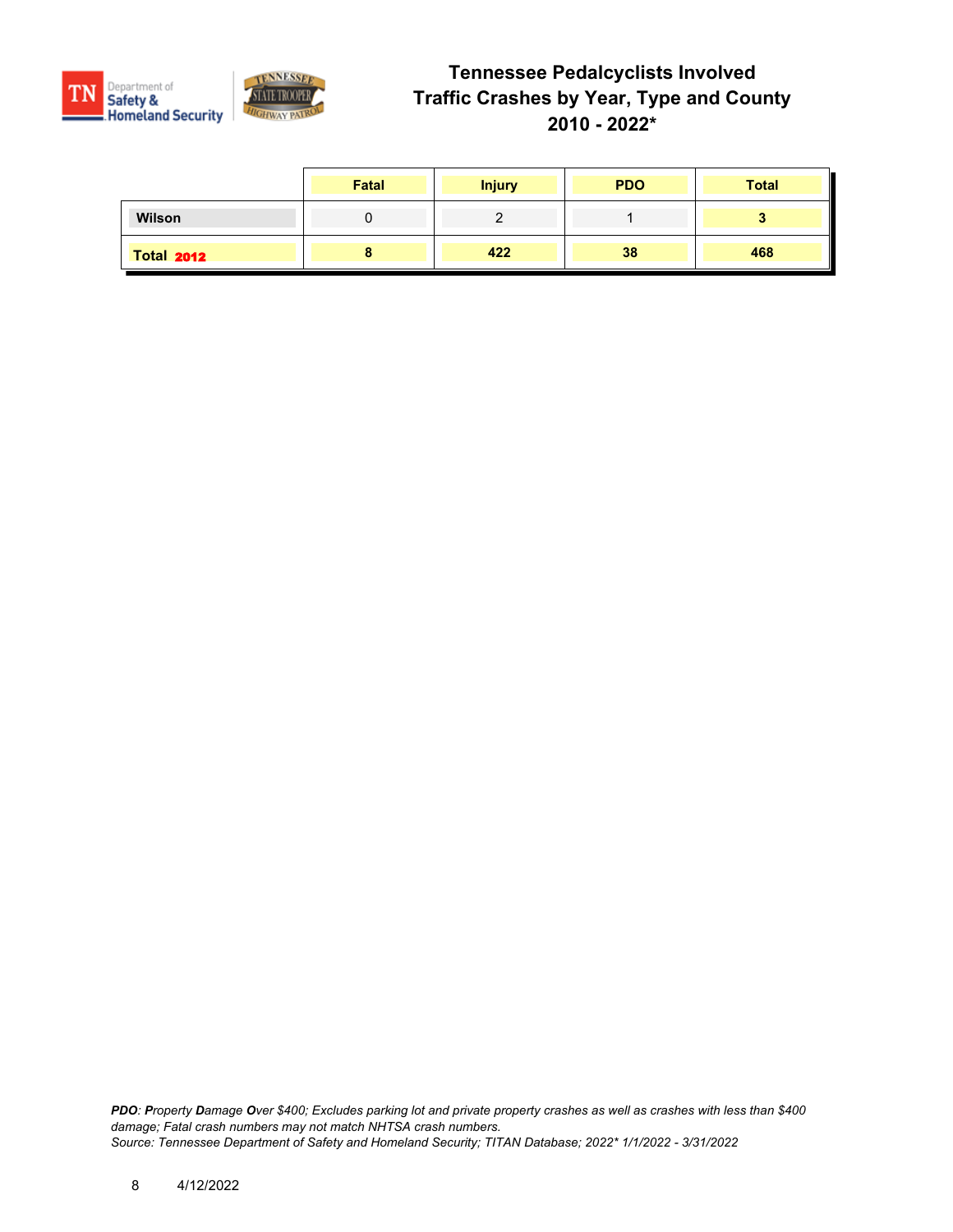

| 2013             | <b>Fatal</b>        | <b>Injury</b>  | <b>PDO</b>          | <b>Total</b>            |
|------------------|---------------------|----------------|---------------------|-------------------------|
| <b>Anderson</b>  | $\mathsf{O}\xspace$ | $\overline{7}$ | $\mathbf 0$         | $\overline{7}$          |
| <b>Benton</b>    | $\mathsf{O}\xspace$ | $\mathbf 1$    | $\mathsf 0$         | $\overline{1}$          |
| <b>Blount</b>    | $\mathbf 0$         | $\bf 8$        | $\pmb{0}$           | $\bf{8}$                |
| <b>Bradley</b>   | $\mathsf{O}\xspace$ | $\overline{7}$ | $\mathbf{1}$        | $\bf{8}$                |
| Campbell         | $\mathsf{O}\xspace$ | $\mathbf 0$    | $\mathbf{1}$        | $\overline{1}$          |
| Carter           | $\mathbf 0$         | $\overline{2}$ | $\mathbf 0$         | $\overline{2}$          |
| Cheatham         | $\mathsf{O}\xspace$ | $\overline{2}$ | $\mathbf 0$         | $\overline{2}$          |
| Coffee           | $\mathsf{O}\xspace$ | $\mathfrak{S}$ | $\mathsf{O}\xspace$ | $\overline{\mathbf{3}}$ |
| <b>Davidson</b>  | $\mathsf{O}\xspace$ | 82             | $\sqrt{3}$          | 85                      |
| <b>DeKalb</b>    | $\mathbf{1}$        | $\mathbf 0$    | $\mathsf{O}\xspace$ | $\overline{1}$          |
| <b>Dyer</b>      | $\mathsf{O}\xspace$ | $\sqrt{5}$     | $\mathbf 0$         | $\overline{\mathbf{5}}$ |
| <b>Fayette</b>   | $\mathsf{O}\xspace$ | $\mathbf{1}$   | $\mathbf 0$         | $\overline{1}$          |
| <b>Franklin</b>  | $\mathsf{O}\xspace$ | $\mathbf{1}$   | $\mathbf 0$         | $\overline{\mathbf{1}}$ |
| Gibson           | $\mathbf 0$         | $\mathfrak{S}$ | $\mathsf{O}\xspace$ | $\overline{\mathbf{3}}$ |
| <b>Giles</b>     | $\mathsf{O}\xspace$ | $\mathbf{1}$   | $\mathsf 0$         | $\overline{\mathbf{1}}$ |
| Grainger         | $\mathsf{O}\xspace$ | $\mathbf{1}$   | $\pmb{0}$           | $\overline{1}$          |
| Hamblen          | $\mathsf{O}\xspace$ | $\mathbf{1}$   | $\mathbf{1}$        | $\overline{2}$          |
| Hamilton         | $\mathbf{1}$        | 29             | $\bf 8$             | 38                      |
| <b>Hawkins</b>   | $\mathbf 0$         | $\mathbf{1}$   | $\mathbf 0$         | $\overline{1}$          |
| Haywood          | $\pmb{0}$           | $\mathbf{1}$   | $\pmb{0}$           | $\mathbf{1}$            |
| Henderson        | $\mathbf 0$         | $\mathbf{1}$   | $\mathsf{O}\xspace$ | $\overline{1}$          |
| Henry            | $\mathbf{1}$        | $\pmb{0}$      | $\mathsf{O}\xspace$ | $\overline{1}$          |
| <b>Hickman</b>   | $\mathbf 0$         | $\pmb{0}$      | $\mathbf{1}$        | $\overline{\mathbf{1}}$ |
| <b>Humphreys</b> | $\mathbf{1}$        | $\pmb{0}$      | $\pmb{0}$           | $\overline{1}$          |
| Knox             | $\mathbf{1}$        | 32             | $\overline{5}$      | 38                      |
| Lawrence         | $\mathbf 0$         | $\mathbf{1}$   | $\mathsf{O}\xspace$ | $\overline{\mathbf{1}}$ |

*PDO: Property Damage Over \$400; Excludes parking lot and private property crashes as well as crashes with less than \$400 damage; Fatal crash numbers may not match NHTSA crash numbers.*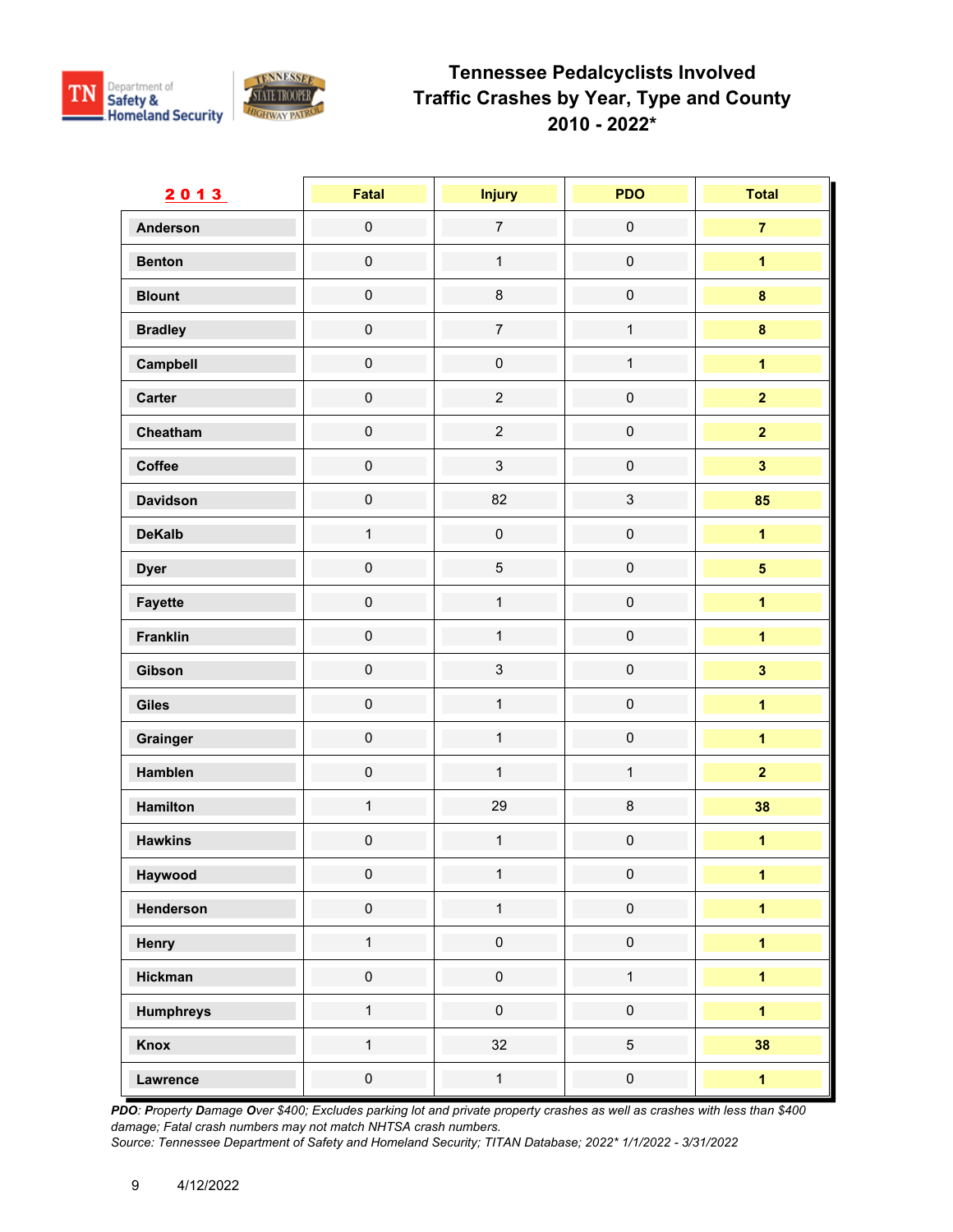

|                 | Fatal               | <b>Injury</b>  | <b>PDO</b>          | <b>Total</b>            |
|-----------------|---------------------|----------------|---------------------|-------------------------|
| Lincoln         | $\pmb{0}$           | $\mathbf{1}$   | $\mathsf{O}\xspace$ | $\overline{\mathbf{1}}$ |
| Loudon          | $\mathsf{O}\xspace$ | $\mathbf{1}$   | $\mathbf 0$         | $\overline{1}$          |
| <b>Madison</b>  | $\mathbf 0$         | $\,6$          | $\mathsf{O}\xspace$ | $6\phantom{a}$          |
| <b>Maury</b>    | $\mathsf{O}\xspace$ | $\overline{4}$ | $\mathbf{1}$        | 5 <sup>5</sup>          |
| <b>McMinn</b>   | $\mathbf 0$         | $\mathbf{3}$   | $\mathsf 0$         | $\overline{\mathbf{3}}$ |
| <b>McNairy</b>  | $\mathsf{O}\xspace$ | $\overline{2}$ | $\mathsf{O}\xspace$ | $\overline{2}$          |
| <b>Monroe</b>   | $\pmb{0}$           | $\mathbf{1}$   | $\mathbf{1}$        | $\overline{2}$          |
| Montgomery      | $\mathsf{O}\xspace$ | 14             | $\mathsf{O}\xspace$ | 14                      |
| Obion           | $\mathsf{O}\xspace$ | $\overline{2}$ | $\mathbf{1}$        | $\overline{\mathbf{3}}$ |
| Putnam          | $\mathsf{O}\xspace$ | $\overline{c}$ | $\mathbf 0$         | $\overline{2}$          |
| Roane           | $\mathsf{O}\xspace$ | $\overline{2}$ | $\mathsf 0$         | $\overline{2}$          |
| Robertson       | $\mathsf{O}\xspace$ | $\overline{4}$ | $\mathsf{O}\xspace$ | $\overline{\mathbf{4}}$ |
| Rutherford      | $\pmb{0}$           | 23             | $\mathbf{1}$        | 24                      |
| <b>Sevier</b>   | $\mathbf 0$         | 8              | $\mathsf{O}\xspace$ | $\bf{8}$                |
| <b>Shelby</b>   | $\pmb{0}$           | 100            | 8                   | 108                     |
| <b>Smith</b>    | $\mathbf{1}$        | $\pmb{0}$      | $\mathsf{O}\xspace$ | $\overline{1}$          |
| <b>Sullivan</b> | $\mathbf{1}$        | $\overline{5}$ | $\mathsf{O}\xspace$ | $6\phantom{a}$          |
| <b>Sumner</b>   | $\pmb{0}$           | 8              | $\mathbf{1}$        | $\overline{9}$          |
| <b>Tipton</b>   | $\mathbf{1}$        | $\sqrt{5}$     | $\mathsf{O}\xspace$ | $\bf 6$                 |
| <b>Union</b>    | $\pmb{0}$           | $\mathbf{1}$   | $\pmb{0}$           | $\mathbf 1$             |
| Warren          | $\mathbf 0$         | $\mathbf{1}$   | $\mathsf{O}\xspace$ | $\overline{\mathbf{1}}$ |
| Washington      | $\mathsf{O}\xspace$ | 13             | $\mathbf 0$         | 13                      |
| Weakley         | $\pmb{0}$           | $\mathbf{1}$   | $\mathsf{O}\xspace$ | $\overline{1}$          |
| White           | $\mathbf 0$         | $\mathbf{1}$   | $\mathsf{O}\xspace$ | $\overline{1}$          |
| Williamson      | $\pmb{0}$           | 10             | $\mathsf{O}\xspace$ | 10                      |
| Wilson          | $\mathbf 0$         | $\mathbf{3}$   | $\mathbf{1}$        | $\overline{\mathbf{4}}$ |

*PDO: Property Damage Over \$400; Excludes parking lot and private property crashes as well as crashes with less than \$400 damage; Fatal crash numbers may not match NHTSA crash numbers.*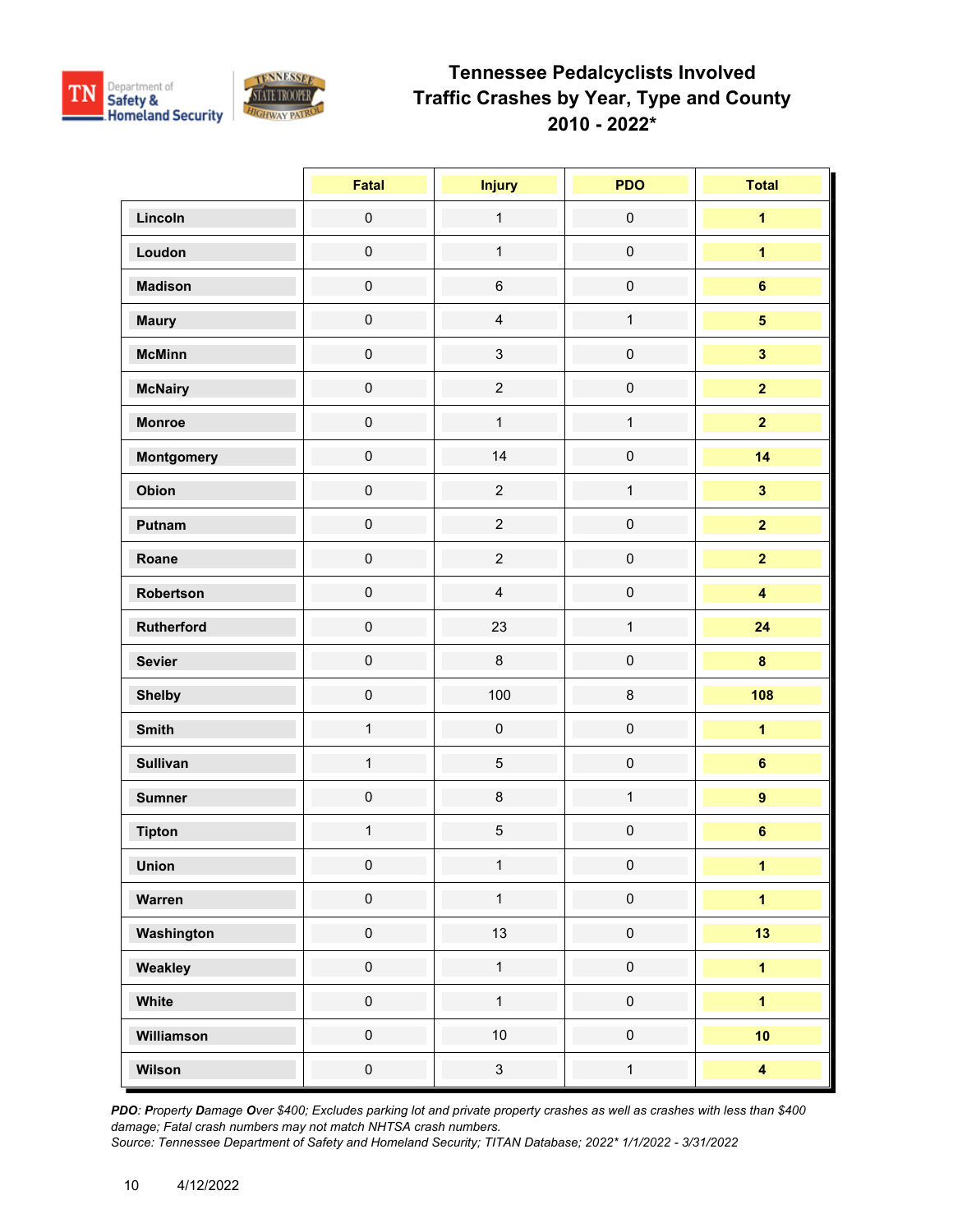

|                   | Fatal | <b>Injury</b> | <b>PDO</b> | <b>Total</b> |
|-------------------|-------|---------------|------------|--------------|
| <b>Total 2013</b> |       | 411           | 34         | 453          |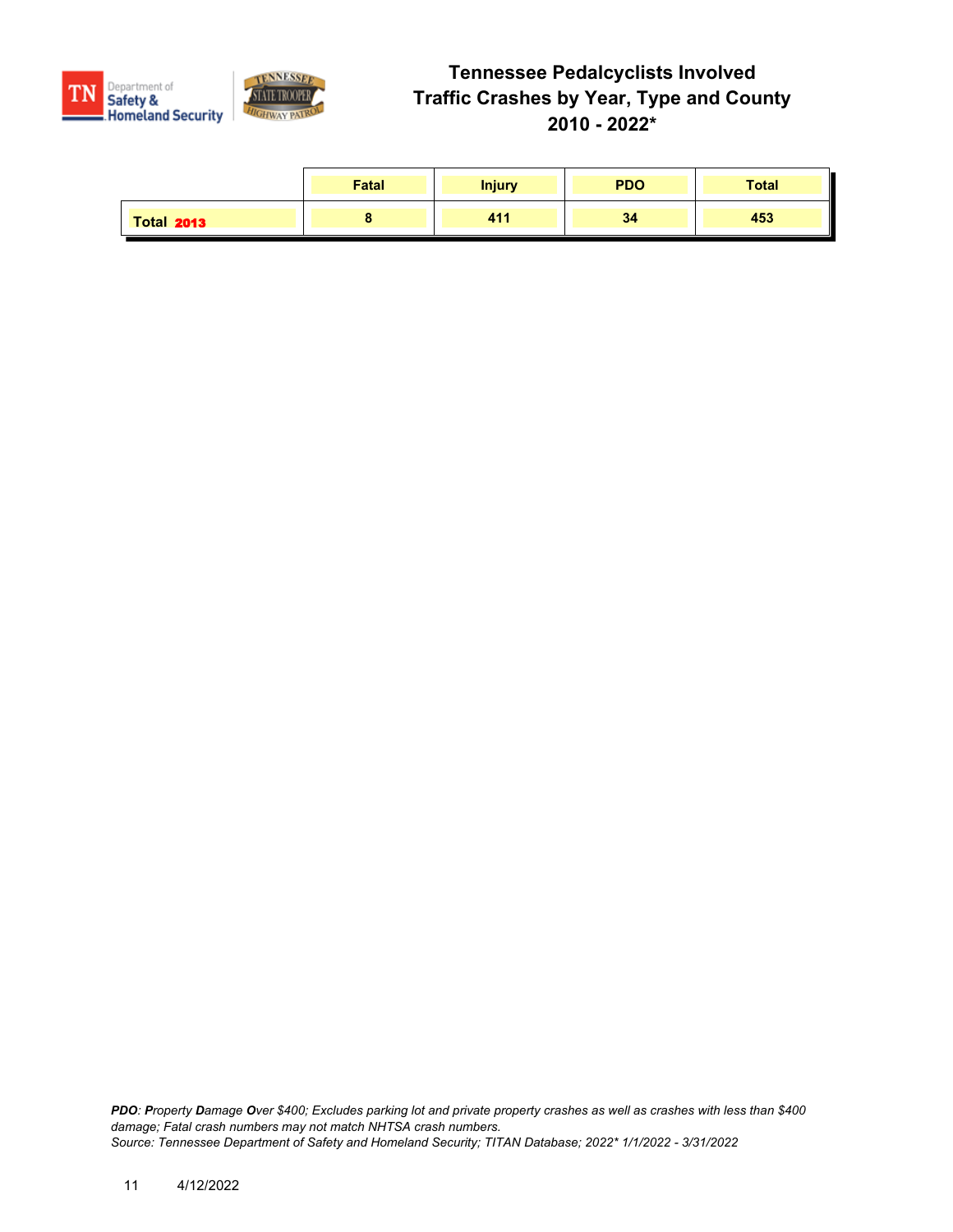

| 2014              | <b>Fatal</b>        | <b>Injury</b>  | <b>PDO</b>              | <b>Total</b>            |
|-------------------|---------------------|----------------|-------------------------|-------------------------|
| <b>Anderson</b>   | $\mathsf{O}\xspace$ | $\overline{2}$ | $\overline{c}$          | $\overline{\mathbf{4}}$ |
| <b>Bedford</b>    | $\mathsf{O}\xspace$ | $\overline{c}$ | $\pmb{0}$               | $\overline{\mathbf{2}}$ |
| <b>Blount</b>     | $\mathsf{O}\xspace$ | $\mathfrak{S}$ | $\pmb{0}$               | $\overline{\mathbf{3}}$ |
| <b>Bradley</b>    | $\mathsf{O}\xspace$ | $\bf 8$        | $\overline{c}$          | 10                      |
| Campbell          | $\mathsf{O}\xspace$ | $\mathbf{1}$   | $\mathbf{1}$            | $\overline{2}$          |
| Carroll           | $\mathsf{O}\xspace$ | $\mathbf{1}$   | $\pmb{0}$               | $\overline{\mathbf{1}}$ |
| Carter            | $\mathbf 0$         | $\overline{4}$ | $\mathbf{1}$            | $\overline{\mathbf{5}}$ |
| Coffee            | $\mathsf{O}\xspace$ | $\mathfrak{S}$ | $\mathbf{1}$            | $\overline{\mathbf{4}}$ |
| <b>Crockett</b>   | $\mathsf{O}\xspace$ | $\mathbf{1}$   | $\mathbf 0$             | $\overline{\mathbf{1}}$ |
| <b>Cumberland</b> | $\mathsf{O}\xspace$ | $\mathbf{3}$   | $\pmb{0}$               | $\overline{\mathbf{3}}$ |
| <b>Davidson</b>   | $\mathsf{O}\xspace$ | 64             | $\mathfrak{S}$          | 67                      |
| Franklin          | $\mathsf{O}\xspace$ | $\mathbf{1}$   | $\pmb{0}$               | $\overline{\mathbf{1}}$ |
| Hamblen           | $\mathsf{O}\xspace$ | $\mathbf{1}$   | $\pmb{0}$               | $\overline{1}$          |
| Hamilton          | $\mathsf{O}\xspace$ | 34             | $\overline{\mathbf{4}}$ | 38                      |
| Hardeman          | $\mathbf 0$         | $\overline{2}$ | $\mathbf 0$             | $\overline{2}$          |
| <b>Hawkins</b>    | $\mathbf{1}$        | $\mathbf{1}$   | $\pmb{0}$               | $\overline{2}$          |
| Henderson         | $\mathsf{O}\xspace$ | $\mathbf{1}$   | $\pmb{0}$               | $\mathbf{1}$            |
| <b>Hickman</b>    | $\mathsf{O}\xspace$ | $\mathbf{1}$   | $\mathbf 0$             | $\overline{\mathbf{1}}$ |
| Jefferson         | $\mathbf 0$         | $\mathbf{1}$   | $\mathbf{1}$            | $\overline{2}$          |
| Knox              | $\mathbf 0$         | 26             | 5                       | 31                      |
| Lauderdale        | $\mathbf 0$         | $\overline{c}$ | $\pmb{0}$               | $\overline{2}$          |
| Lawrence          | $\pmb{0}$           | $\overline{c}$ | $\mathsf{O}\xspace$     | $\overline{\mathbf{2}}$ |
| Loudon            | $\pmb{0}$           | $\mathbf{1}$   | $\mathbf{1}$            | $\overline{2}$          |
| <b>Madison</b>    | $\mathbf 0$         | $\overline{2}$ | $\mathbf{1}$            | $\overline{\mathbf{3}}$ |
| <b>Marion</b>     | $\mathbf 0$         | $\mathbf{1}$   | $\mathsf 0$             | $\overline{\mathbf{1}}$ |
| <b>Maury</b>      | $\mathbf{1}$        | $\mathbf{3}$   | $\mathsf{O}\xspace$     | $\overline{\mathbf{4}}$ |

*PDO: Property Damage Over \$400; Excludes parking lot and private property crashes as well as crashes with less than \$400 damage; Fatal crash numbers may not match NHTSA crash numbers.*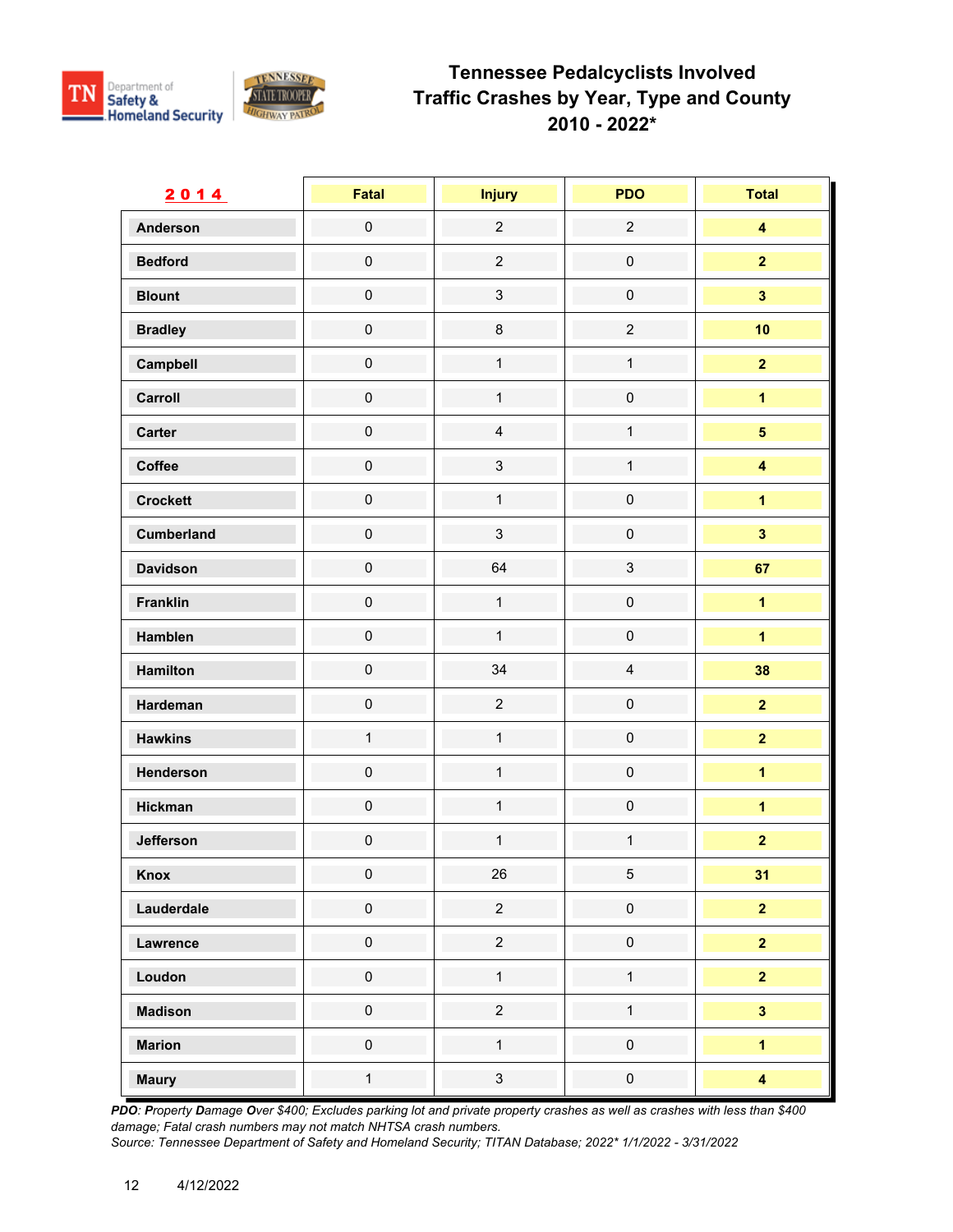

|                   | Fatal               | <b>Injury</b>       | <b>PDO</b>       | <b>Total</b>            |
|-------------------|---------------------|---------------------|------------------|-------------------------|
| <b>McMinn</b>     | $\mathbf{1}$        | $\mathsf{O}\xspace$ | $\overline{2}$   | $\overline{\mathbf{3}}$ |
| <b>Montgomery</b> | $\mathbf{1}$        | 12                  | $\pmb{0}$        | 13                      |
| Obion             | $\pmb{0}$           | $\pmb{0}$           | $\mathbf{1}$     | $\overline{\mathbf{1}}$ |
| Polk              | $\mathbf 0$         | $\mathbf{1}$        | $\pmb{0}$        | $\overline{1}$          |
| Putnam            | $\mathbf 0$         | $\overline{5}$      | $\mathbf{1}$     | $6\phantom{a}$          |
| Rhea              | $\mathsf{O}\xspace$ | $\mathbf{3}$        | $\pmb{0}$        | $\overline{\mathbf{3}}$ |
| Roane             | $\pmb{0}$           | $\overline{2}$      | $\pmb{0}$        | $\overline{\mathbf{2}}$ |
| Robertson         | $\pmb{0}$           | $\overline{2}$      | $\pmb{0}$        | $\overline{2}$          |
| <b>Rutherford</b> | $\mathsf{O}\xspace$ | 18                  | $\mathbf{3}$     | 21                      |
| <b>Sevier</b>     | $\mathsf{O}\xspace$ | 13                  | $\mathbf{1}$     | 14                      |
| <b>Shelby</b>     | $\pmb{0}$           | 88                  | $\boldsymbol{9}$ | 97                      |
| <b>Sullivan</b>   | $\mathbf 2$         | $\bf 8$             | $\overline{2}$   | 12                      |
| <b>Sumner</b>     | $\mathsf{O}\xspace$ | $\,6\,$             | $\mathbf{1}$     | $\overline{7}$          |
| <b>Tipton</b>     | $\mathsf{O}\xspace$ | $\overline{2}$      | $\pmb{0}$        | $\overline{2}$          |
| <b>Trousdale</b>  | $\mathbf 0$         | $\mathbf{1}$        | $\pmb{0}$        | $\overline{\mathbf{1}}$ |
| <b>Unicoi</b>     | $\pmb{0}$           | $\mathbf{1}$        | $\pmb{0}$        | $\overline{1}$          |
| Warren            | $\pmb{0}$           | $\mathbf{1}$        | $\pmb{0}$        | $\overline{1}$          |
| Washington        | $\mathbf 0$         | 10                  | $\overline{2}$   | 12                      |
| White             | $\mathbf 0$         | $\mathbf{1}$        | $\pmb{0}$        | $\overline{1}$          |
| Williamson        | $\pmb{0}$           | $\overline{7}$      | $\pmb{0}$        | $\overline{7}$          |
| Wilson            | $\pmb{0}$           | $\overline{4}$      | $\mathbf{1}$     | 5 <sup>5</sup>          |
| <b>Total 2014</b> | $\bf 6$             | 356                 | 45               | 407                     |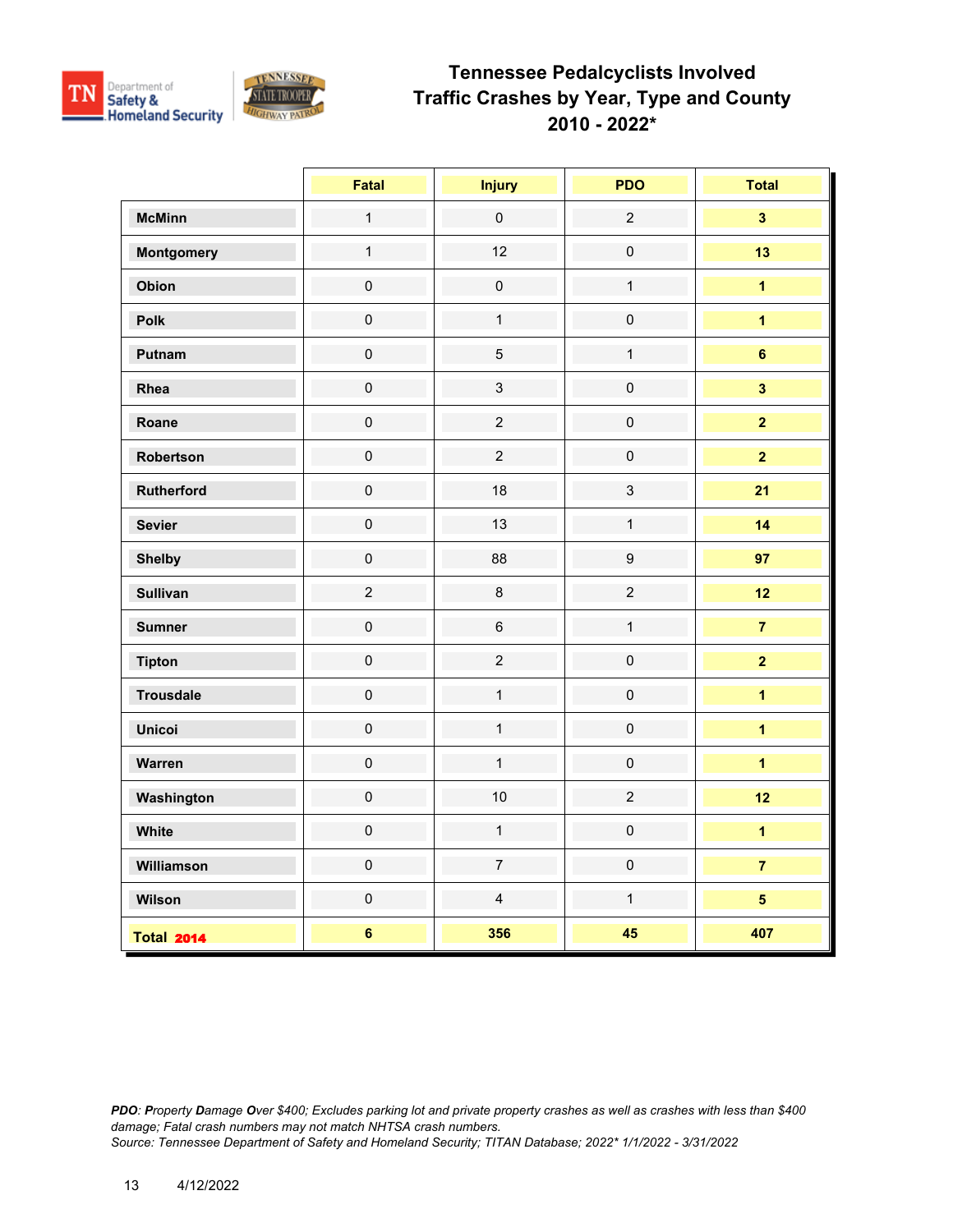

| 2015             | <b>Fatal</b>        | <b>Injury</b>       | <b>PDO</b>          | <b>Total</b>            |
|------------------|---------------------|---------------------|---------------------|-------------------------|
| <b>Anderson</b>  | $\mathsf{O}\xspace$ | $\overline{2}$      | $\mathbf{1}$        | $\overline{\mathbf{3}}$ |
| <b>Bedford</b>   | $\mathsf{O}\xspace$ | $\mathbf{1}$        | $\mathbf 0$         | $\overline{\mathbf{1}}$ |
| <b>Benton</b>    | $\mathsf{O}\xspace$ | $\mathbf{1}$        | $\mathbf 0$         | $\overline{\mathbf{1}}$ |
| <b>Blount</b>    | $\mathsf{O}\xspace$ | $\,6\,$             | $\mathbf{1}$        | $\overline{7}$          |
| <b>Bradley</b>   | $\mathsf{O}\xspace$ | $\,6\,$             | $\pmb{0}$           | $6\phantom{a}$          |
| Campbell         | $\mathbf 0$         | $\mathsf{O}\xspace$ | $\mathbf{1}$        | $\overline{1}$          |
| Cannon           | $\mathbf 0$         | $\mathbf{1}$        | $\mathsf{O}\xspace$ | $\overline{1}$          |
| Carroll          | $\mathbf 0$         | $\mathbf{1}$        | $\mathsf{O}\xspace$ | $\overline{\mathbf{1}}$ |
| Carter           | $\mathbf 0$         | $\overline{c}$      | $\mathbf 0$         | $\overline{2}$          |
| Claiborne        | $\mathbf{1}$        | $\pmb{0}$           | $\mathsf{O}\xspace$ | $\overline{1}$          |
| Coffee           | $\mathsf{O}\xspace$ | $\overline{2}$      | $\mathbf{1}$        | $\overline{\mathbf{3}}$ |
| <b>Crockett</b>  | $\mathbf 0$         | $\overline{2}$      | $\pmb{0}$           | $\overline{\mathbf{2}}$ |
| <b>Davidson</b>  | $\mathsf{O}\xspace$ | 84                  | $\boldsymbol{9}$    | 93                      |
| <b>Decatur</b>   | $\mathsf{O}\xspace$ | $\mathbf{1}$        | $\mathsf{O}\xspace$ | $\overline{1}$          |
| <b>Dyer</b>      | $\mathbf 0$         | $\overline{4}$      | $\mathbf{1}$        | $\overline{\mathbf{5}}$ |
| <b>Franklin</b>  | $\mathsf{O}\xspace$ | $\mathbf{1}$        | $\mathsf{O}\xspace$ | $\overline{1}$          |
| <b>Giles</b>     | $\mathsf{O}\xspace$ | $\mathbf{3}$        | $\mathsf{O}\xspace$ | $\overline{\mathbf{3}}$ |
| Hamblen          | $\mathsf{O}\xspace$ | 5                   | $\mathbf 0$         | $\overline{\mathbf{5}}$ |
| Hamilton         | $\mathbf{1}$        | 33                  | $\sqrt{5}$          | 39                      |
| <b>Hawkins</b>   | $\mathbf 0$         | $\overline{2}$      | $\pmb{0}$           | 2 <sup>1</sup>          |
| Henry            | $\mathbf 0$         | $\mathbf{1}$        | $\pmb{0}$           | $\overline{\mathbf{1}}$ |
| <b>Hickman</b>   | $\mathbf 0$         | $\mathbf{1}$        | $\mathsf{O}\xspace$ | $\overline{\mathbf{1}}$ |
| <b>Humphreys</b> | $\mathsf{O}\xspace$ | $\mathbf{1}$        | $\mathsf{O}\xspace$ | $\overline{1}$          |
| Jefferson        | $\mathsf{O}\xspace$ | $\mathbf{1}$        | $\pmb{0}$           | $\overline{1}$          |
| Knox             | $\mathsf{O}\xspace$ | 37                  | 10                  | 47                      |
| Lauderdale       | $\pmb{0}$           | $\overline{2}$      | $\mathsf{O}\xspace$ | $\overline{2}$          |

*PDO: Property Damage Over \$400; Excludes parking lot and private property crashes as well as crashes with less than \$400 damage; Fatal crash numbers may not match NHTSA crash numbers.*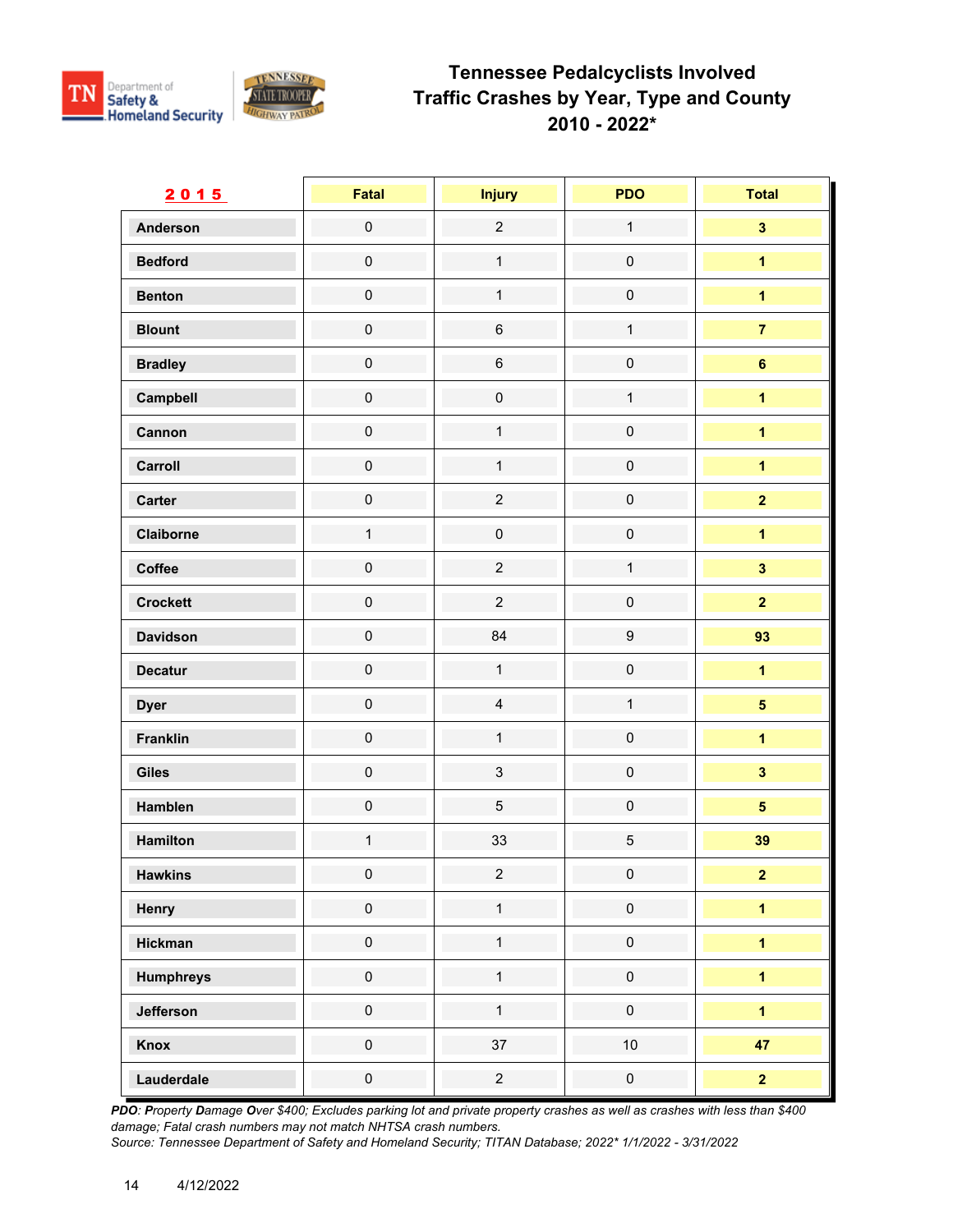

|                   | Fatal               | <b>Injury</b>       | <b>PDO</b>          | <b>Total</b>            |
|-------------------|---------------------|---------------------|---------------------|-------------------------|
| Lawrence          | $\mathsf{O}\xspace$ | $\mathbf{1}$        | $\mathsf{O}\xspace$ | $\overline{\mathbf{1}}$ |
| Lincoln           | $\mathbf{1}$        | $\mathbf{1}$        | $\mathbf 0$         | $\overline{2}$          |
| Loudon            | $\mathbf 0$         | $\mathbf{1}$        | $\mathbf{1}$        | $\overline{2}$          |
| <b>Madison</b>    | $\mathsf{O}\xspace$ | $\overline{c}$      | $\overline{2}$      | $\overline{\mathbf{4}}$ |
| <b>Maury</b>      | $\mathbf 0$         | $\overline{c}$      | $\mathbf{1}$        | $\overline{\mathbf{3}}$ |
| <b>McMinn</b>     | $\mathsf{O}\xspace$ | $\mathbf{1}$        | $\mathbf{1}$        | $\overline{2}$          |
| <b>Montgomery</b> | $\mathsf{O}\xspace$ | 11                  | $\mathbf{1}$        | 12                      |
| Obion             | $\mathbf 0$         | $\overline{c}$      | $\mathsf{O}\xspace$ | $\overline{2}$          |
| Overton           | $\mathbf 0$         | $\mathsf{O}\xspace$ | $\mathbf{1}$        | $\overline{1}$          |
| Polk              | $\mathsf{O}\xspace$ | $\mathbf{1}$        | $\mathsf 0$         | $\overline{\mathbf{1}}$ |
| Putnam            | $\mathsf{O}\xspace$ | $\bf 8$             | $\mathbf{1}$        | $\overline{9}$          |
| Rhea              | $\mathsf{O}\xspace$ | $\mathbf{1}$        | $\mathsf{O}\xspace$ | $\overline{1}$          |
| Roane             | $\pmb{0}$           | $\mathbf 1$         | $\mathsf 0$         | $\overline{1}$          |
| Robertson         | $\mathsf{O}\xspace$ | $\overline{c}$      | $\mathbf{1}$        | $\overline{\mathbf{3}}$ |
| Rutherford        | $\mathbf{1}$        | 26                  | 3                   | 30                      |
| <b>Sevier</b>     | $\mathbf 0$         | $\boldsymbol{9}$    | $\overline{2}$      | 11                      |
| <b>Shelby</b>     | $\mathfrak{S}$      | 90                  | $\overline{2}$      | 95                      |
| <b>Stewart</b>    | $\pmb{0}$           | $\mathbf{1}$        | $\mathsf 0$         | $\overline{\mathbf{1}}$ |
| <b>Sullivan</b>   | $\overline{c}$      | $\overline{7}$      | $\mathsf{O}\xspace$ | $\overline{9}$          |
| <b>Sumner</b>     | $\mathbf{1}$        | $\overline{4}$      | $\mathbf 1$         | 6 <sup>1</sup>          |
| <b>Tipton</b>     | $\mathbf 0$         | $\overline{2}$      | $\mathsf{O}\xspace$ | $\overline{\mathbf{2}}$ |
| <b>Unicoi</b>     | $\mathsf{O}\xspace$ | $\mathbf{1}$        | $\mathbf 0$         | $\overline{1}$          |
| Warren            | $\pmb{0}$           | $\mathbf{1}$        | $\mathsf{O}\xspace$ | $\overline{1}$          |
| Washington        | $\mathbf 0$         | $\bf 8$             | $\mathsf{O}\xspace$ | $\bf{8}$                |
| Williamson        | $\mathbf 0$         | 11                  | $\mathbf{1}$        | 12                      |
| Wilson            | $\mathbf 0$         | $\overline{5}$      | $\pmb{0}$           | 5 <sub>5</sub>          |

*PDO: Property Damage Over \$400; Excludes parking lot and private property crashes as well as crashes with less than \$400 damage; Fatal crash numbers may not match NHTSA crash numbers.*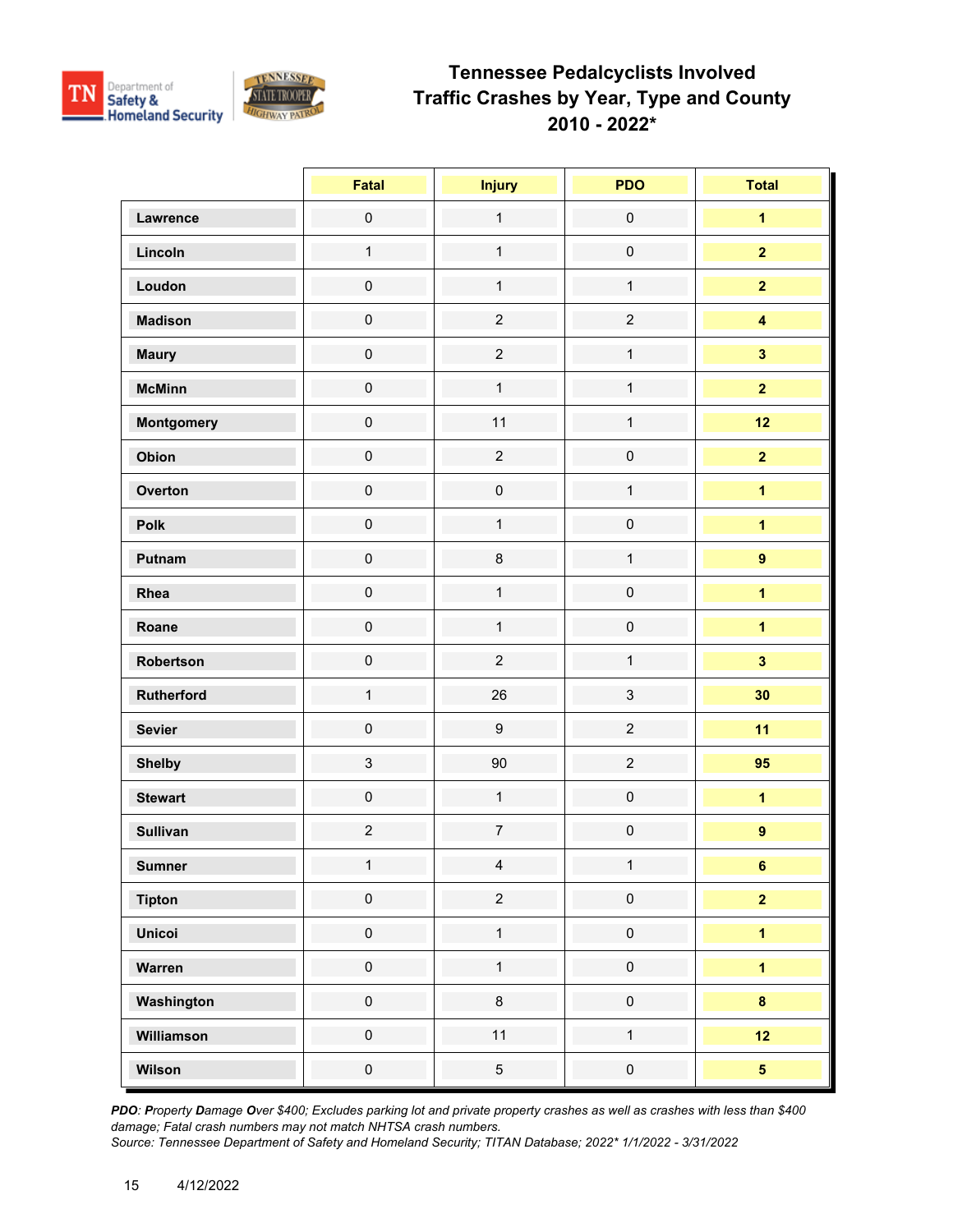

|                   | <b>Fatal</b> | <b>Injury</b> | <b>PDO</b> | <b>Total</b> |
|-------------------|--------------|---------------|------------|--------------|
| <b>Total 2015</b> | 10           | 399           | - 1        | 456          |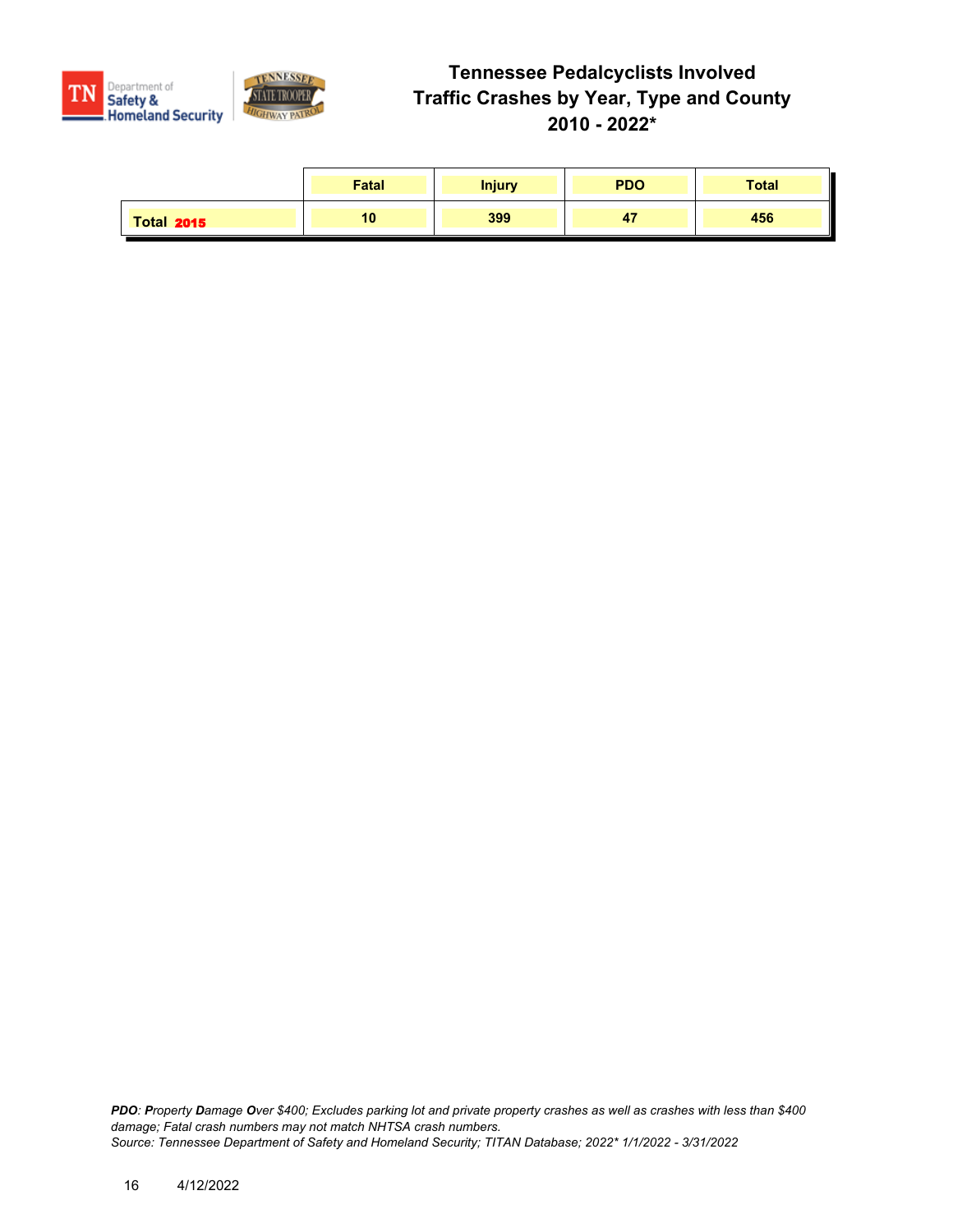

| 2016              | Fatal               | <b>Injury</b>       | <b>PDO</b>          | <b>Total</b>            |
|-------------------|---------------------|---------------------|---------------------|-------------------------|
| <b>Anderson</b>   | $\mathbf 0$         | $\overline{4}$      | $\mathsf{O}\xspace$ | $\overline{\mathbf{4}}$ |
| <b>Bedford</b>    | $\mathbf 0$         | $\mathbf{1}$        | $\mathsf{O}\xspace$ | $\overline{\mathbf{1}}$ |
| <b>Benton</b>     | $\mathbf 0$         | $\mathbf{1}$        | $\mathbf 0$         | $\overline{1}$          |
| <b>Blount</b>     | $\pmb{0}$           | $\,6\,$             | $\mathsf{O}\xspace$ | $6\phantom{a}$          |
| <b>Bradley</b>    | $\mathbf 0$         | $\,6\,$             | $\mathbf{1}$        | $\overline{7}$          |
| Campbell          | $\mathbf 0$         | $\mathbf{1}$        | $\mathsf{O}\xspace$ | $\overline{1}$          |
| Cannon            | $\pmb{0}$           | $\mathbf{1}$        | $\mathsf{O}\xspace$ | $\overline{\mathbf{1}}$ |
| Carroll           | $\pmb{0}$           | $\mathbf{1}$        | $\mathsf{O}\xspace$ | $\overline{1}$          |
| Carter            | $\pmb{0}$           | $\mathbf{1}$        | $\pmb{0}$           | $\overline{1}$          |
| Clay              | $\mathbf 0$         | $\mathbf{1}$        | $\mathsf{O}\xspace$ | $\overline{1}$          |
| Coffee            | $\mathbf 0$         | $\overline{4}$      | $\mathsf{O}\xspace$ | $\overline{\mathbf{4}}$ |
| <b>Cumberland</b> | $\pmb{0}$           | $\mathbf{1}$        | $\mathsf 0$         | $\overline{1}$          |
| <b>Davidson</b>   | $\mathbf{1}$        | 69                  | $\boldsymbol{9}$    | 79                      |
| <b>Decatur</b>    | $\mathbf{1}$        | $\mathsf{O}\xspace$ | $\mathbf{1}$        | $\overline{2}$          |
| <b>Dickson</b>    | $\pmb{0}$           | $\overline{2}$      | $\pmb{0}$           | $\overline{\mathbf{2}}$ |
| <b>Dyer</b>       | $\pmb{0}$           | $\mathbf{1}$        | $\mathbf{1}$        | $\overline{2}$          |
| <b>Franklin</b>   | $\mathbf 0$         | $\mathbf{1}$        | $\mathsf{O}\xspace$ | $\overline{1}$          |
| Gibson            | $\mathbf 0$         | $\mathbf{1}$        | $\pmb{0}$           | $\overline{\mathbf{1}}$ |
| Greene            | $\mathsf{O}\xspace$ | $\overline{c}$      | $\mathsf{O}\xspace$ | $\overline{\mathbf{2}}$ |
| Hamblen           | $\mathbf 0$         | $\mathbf{1}$        | $\mathbf 0$         | $\mathbf{1}$            |
| Hamilton          | $\mathbf{1}$        | $27\,$              | $\,6\,$             | 34                      |
| Haywood           | $\pmb{0}$           | $\mathbf{1}$        | $\mathbf 0$         | $\overline{\mathbf{1}}$ |
| Henry             | $\pmb{0}$           | $\mathbf{1}$        | $\pmb{0}$           | $\overline{1}$          |
| Jefferson         | $\pmb{0}$           | $\mathbf{1}$        | $\pmb{0}$           | $\overline{\mathbf{1}}$ |
| Knox              | $\pmb{0}$           | $27\,$              | $\overline{4}$      | 31                      |
| Loudon            | $\pmb{0}$           | $\overline{4}$      | $\pmb{0}$           | $\overline{\mathbf{4}}$ |

*PDO: Property Damage Over \$400; Excludes parking lot and private property crashes as well as crashes with less than \$400 damage; Fatal crash numbers may not match NHTSA crash numbers.*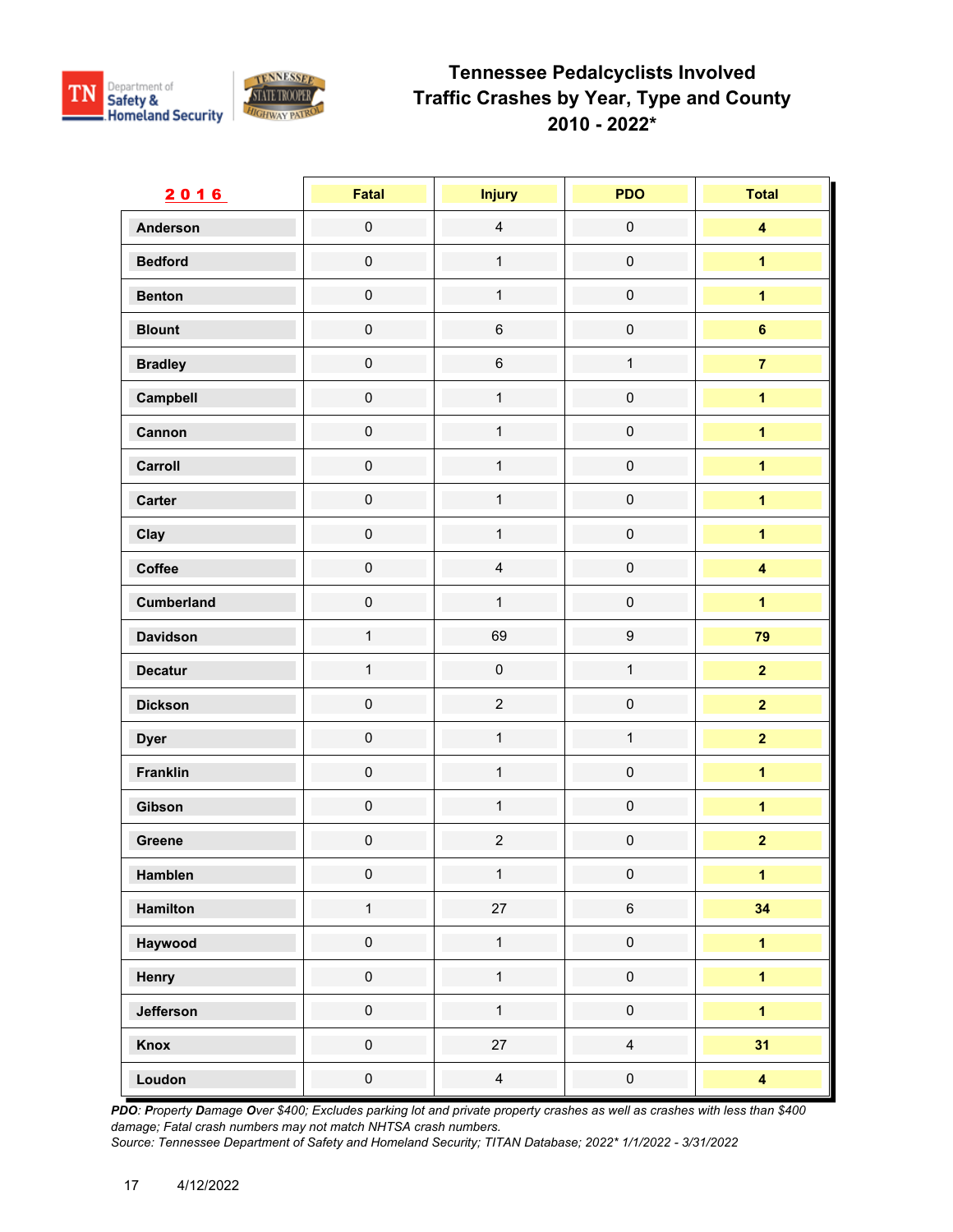

|                   | Fatal               | <b>Injury</b>    | <b>PDO</b>     | <b>Total</b>            |
|-------------------|---------------------|------------------|----------------|-------------------------|
| <b>Madison</b>    | $\mathsf{O}\xspace$ | $\,6\,$          | $\mathbf{1}$   | $\overline{7}$          |
| <b>Marion</b>     | $\mathsf{O}\xspace$ | $\overline{2}$   | $\pmb{0}$      | $\overline{2}$          |
| <b>Maury</b>      | $\mathbf{1}$        | $\overline{c}$   | $\mathbf{1}$   | $\overline{\mathbf{4}}$ |
| <b>McMinn</b>     | $\mathbf{1}$        | $\overline{2}$   | $\pmb{0}$      | $\overline{\mathbf{3}}$ |
| <b>McNairy</b>    | $\pmb{0}$           | $\mathbf{1}$     | $\mathbf{1}$   | $\overline{2}$          |
| <b>Monroe</b>     | $\mathbf 0$         | $\pmb{0}$        | $\mathbf{1}$   | $\overline{\mathbf{1}}$ |
| <b>Montgomery</b> | $\pmb{0}$           | 13               | $\pmb{0}$      | 13                      |
| Obion             | $\mathbf 0$         | $\overline{2}$   | $\pmb{0}$      | $\overline{2}$          |
| Putnam            | $\mathbf 0$         | $\mathbf{3}$     | $\mathbf{1}$   | $\overline{\mathbf{4}}$ |
| Roane             | $\mathbf 0$         | $\overline{2}$   | $\pmb{0}$      | $\overline{2}$          |
| Robertson         | $\mathsf{O}\xspace$ | $\mathbf{1}$     | $\pmb{0}$      | $\overline{1}$          |
| Rutherford        | $\mathbf 0$         | 23               | $\overline{2}$ | 25                      |
| <b>Sevier</b>     | $\mathbf{1}$        | $\overline{7}$   | $\mathbf{1}$   | $\overline{9}$          |
| <b>Shelby</b>     | $\overline{2}$      | 84               | 12             | 98                      |
| <b>Sullivan</b>   | $\mathbf 0$         | $\,6\,$          | $\mathbf{3}$   | $\overline{9}$          |
| <b>Sumner</b>     | $\pmb{0}$           | $\boldsymbol{9}$ | $\pmb{0}$      | $\overline{9}$          |
| Washington        | $\mathbf 0$         | $\boldsymbol{9}$ | $\pmb{0}$      | $\overline{9}$          |
| Weakley           | $\mathbf{1}$        | $\mathbf{3}$     | $\pmb{0}$      | $\overline{\mathbf{4}}$ |
| Williamson        | $\mathsf{O}\xspace$ | $\boldsymbol{9}$ | $\overline{5}$ | 14                      |
| Wilson            | $\pmb{0}$           | $\boldsymbol{9}$ | $\mathbf 0$    | $\overline{9}$          |
| <b>Total 2016</b> | $\mathbf{9}$        | 359              | 50             | 418                     |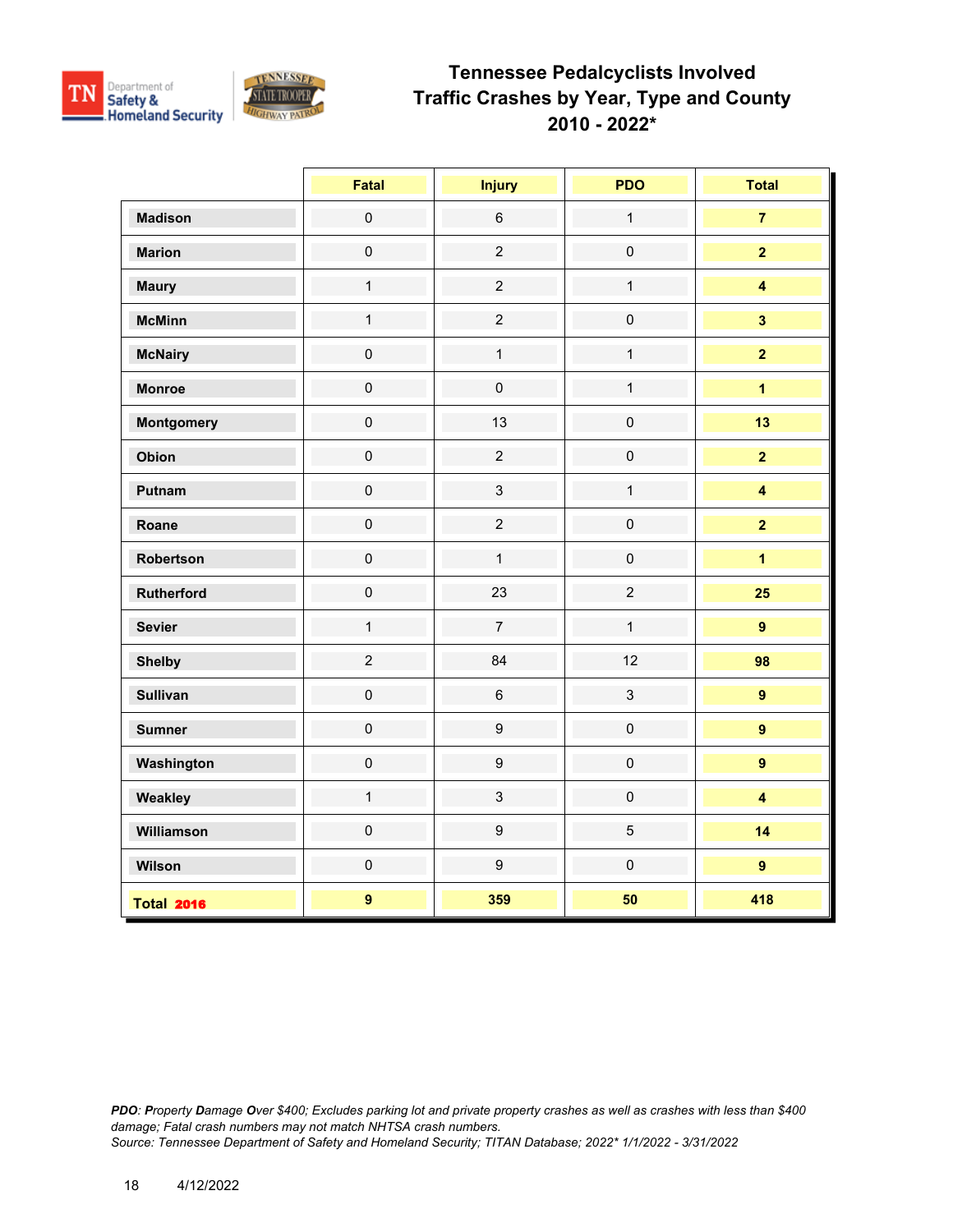

| 2017              | <b>Fatal</b>        | <b>Injury</b>  | <b>PDO</b>          | <b>Total</b>            |
|-------------------|---------------------|----------------|---------------------|-------------------------|
| <b>Anderson</b>   | $\mathsf{O}\xspace$ | $\overline{2}$ | $\mathfrak{S}$      | $\overline{\mathbf{5}}$ |
| <b>Bedford</b>    | $\mathsf{O}\xspace$ | $\mathbf{3}$   | $\mathbf 0$         | $\mathbf{3}$            |
| <b>Benton</b>     | $\mathsf{O}\xspace$ | $\mathbf{1}$   | $\mathbf{1}$        | $\overline{2}$          |
| <b>Blount</b>     | $\mathsf{O}\xspace$ | $\mathbf{3}$   | $\mathbf{1}$        | $\overline{\mathbf{4}}$ |
| <b>Bradley</b>    | $\mathsf{O}\xspace$ | $\,6\,$        | $\mathbf{1}$        | $\overline{7}$          |
| Campbell          | $\mathbf 0$         | $\overline{2}$ | $\mathbf 0$         | $\overline{2}$          |
| Carter            | $\mathbf 0$         | $\mathbf{3}$   | $\mathsf 0$         | $\overline{\mathbf{3}}$ |
| <b>Chester</b>    | $\mathbf 0$         | $\overline{2}$ | $\mathsf{O}\xspace$ | $\overline{\mathbf{2}}$ |
| Claiborne         | $\mathbf 0$         | $\mathbf{1}$   | $\mathsf{O}\xspace$ | $\overline{\mathbf{1}}$ |
| Coffee            | $\mathsf{O}\xspace$ | $\overline{4}$ | $\overline{2}$      | $6\phantom{a}$          |
| <b>Crockett</b>   | $\mathsf{O}\xspace$ | $\mathbf{1}$   | $\mathsf{O}\xspace$ | $\overline{1}$          |
| <b>Cumberland</b> | $\mathbf 0$         | $\mathbf{1}$   | $\mathbf{1}$        | $\overline{\mathbf{2}}$ |
| <b>Davidson</b>   | $\mathsf{O}\xspace$ | 79             | 10                  | 89                      |
| <b>Dyer</b>       | $\mathsf{O}\xspace$ | $\overline{2}$ | $\mathsf{O}\xspace$ | $\overline{2}$          |
| <b>Fayette</b>    | $\mathbf 0$         | $\mathbf{1}$   | $\overline{c}$      | $\overline{\mathbf{3}}$ |
| <b>Franklin</b>   | $\mathsf{O}\xspace$ | $\mathbf{3}$   | $\mathsf{O}\xspace$ | $\overline{\mathbf{3}}$ |
| <b>Giles</b>      | $\mathsf{O}\xspace$ | $\mathbf{1}$   | $\mathsf{O}\xspace$ | $\overline{1}$          |
| Greene            | $\mathsf{O}\xspace$ | $\mathbf{1}$   | $\mathbf 0$         | $\mathbf{1}$            |
| Hamblen           | $\mathbf 0$         | $\overline{c}$ | $\mathbf 0$         | $\overline{\mathbf{2}}$ |
| Hamilton          | $\mathbf 0$         | 36             | $\overline{4}$      | 40                      |
| <b>Hardin</b>     | $\mathbf 0$         | $\overline{2}$ | $\mathsf 0$         | $\overline{2}$          |
| Haywood           | $\mathbf 0$         | $\mathbf{1}$   | $\mathsf 0$         | $\blacksquare$          |
| Henry             | $\mathbf 0$         | $\mathbf{1}$   | $\mathbf 0$         | $\overline{1}$          |
| Jefferson         | $\pmb{0}$           | $\overline{2}$ | $\mathbf 0$         | $\overline{2}$          |
| Knox              | $\mathbf{3}$        | 28             | $\overline{5}$      | 36                      |
| Lauderdale        | $\mathbf 0$         | $\mathbf{1}$   | $\mathsf{O}\xspace$ | $\overline{\mathbf{1}}$ |

*PDO: Property Damage Over \$400; Excludes parking lot and private property crashes as well as crashes with less than \$400 damage; Fatal crash numbers may not match NHTSA crash numbers.*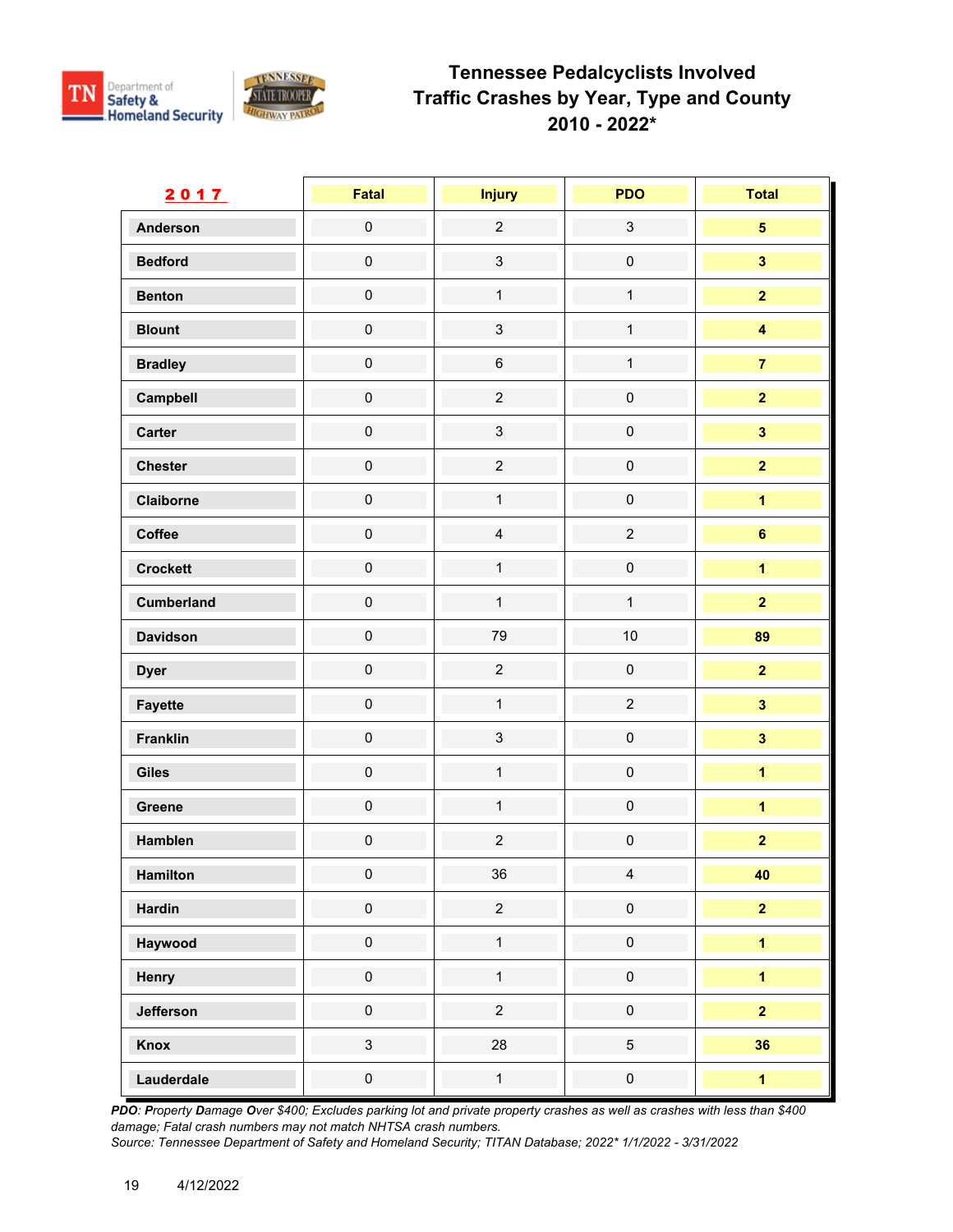

|                 | Fatal               | <b>Injury</b>       | <b>PDO</b>          | <b>Total</b>            |
|-----------------|---------------------|---------------------|---------------------|-------------------------|
| Loudon          | $\pmb{0}$           | $\overline{2}$      | $\mathbf 0$         | $\overline{2}$          |
| <b>Madison</b>  | $\mathsf{O}\xspace$ | $\mathbf{3}$        | $\mathbf{1}$        | $\overline{\mathbf{4}}$ |
| <b>Marion</b>   | $\mathsf{O}\xspace$ | $\mathbf{1}$        | $\mathbf{1}$        | $\overline{2}$          |
| <b>Maury</b>    | $\mathsf{O}\xspace$ | $\mathbf 1$         | $\pmb{0}$           | $\overline{\mathbf{1}}$ |
| <b>McMinn</b>   | $\mathsf{O}\xspace$ | $\overline{4}$      | $\mathbf{1}$        | $\overline{\mathbf{5}}$ |
| <b>McNairy</b>  | $\mathbf{1}$        | $\mathsf{O}\xspace$ | $\mathbf 0$         | $\overline{1}$          |
| <b>Monroe</b>   | $\mathbf 0$         | $\overline{c}$      | $\mathbf 0$         | $\overline{2}$          |
| Montgomery      | $\mathbf 0$         | 11                  | $\mathbf 0$         | 11                      |
| Obion           | $\mathsf{O}\xspace$ | $\overline{2}$      | $\mathbf{1}$        | $\overline{\mathbf{3}}$ |
| Overton         | $\mathsf{O}\xspace$ | $\mathsf{O}\xspace$ | $\mathbf{1}$        | $\overline{\mathbf{1}}$ |
| Polk            | $\mathsf{O}\xspace$ | $\mathbf{1}$        | $\pmb{0}$           | $\overline{1}$          |
| Putnam          | $\mathsf{O}\xspace$ | $\overline{2}$      | $\mathbf 0$         | $\overline{2}$          |
| Rhea            | $\mathbf 0$         | $\mathbf{1}$        | $\mathbf{1}$        | $\overline{2}$          |
| Roane           | $\overline{c}$      | $\overline{2}$      | $\mathsf{O}\xspace$ | $\overline{\mathbf{4}}$ |
| Robertson       | $\mathbf 0$         | $\mathfrak{S}$      | $\mathbf{1}$        | $\overline{\mathbf{4}}$ |
| Rutherford      | $\mathsf{O}\xspace$ | 17                  | $\mathbf{1}$        | 18                      |
| <b>Sevier</b>   | $\mathsf{O}\xspace$ | 12                  | $\mathfrak{S}$      | 15                      |
| <b>Shelby</b>   | $\overline{c}$      | 89                  | $\overline{7}$      | 98                      |
| <b>Stewart</b>  | $\mathbf 0$         | $\mathbf{1}$        | $\mathbf 0$         | $\overline{1}$          |
| <b>Sullivan</b> | $\mathsf{O}\xspace$ | $\,6\,$             | $\pmb{0}$           | $6\overline{6}$         |
| <b>Sumner</b>   | $\pmb{0}$           | $\mathbf{3}$        | $\mathbf{1}$        | $\overline{\mathbf{4}}$ |
| <b>Tipton</b>   | $\mathsf{O}\xspace$ | $\overline{2}$      | $\mathsf 0$         | $\overline{2}$          |
| Warren          | $\mathsf{O}\xspace$ | $\mathbf{1}$        | $\mathsf{O}\xspace$ | $\overline{\mathbf{1}}$ |
| Washington      | $\mathbf 0$         | $\overline{4}$      | $\mathfrak{S}$      | $\overline{7}$          |
| Weakley         | $\mathsf{O}\xspace$ | $\mathbf{1}$        | $\mathsf{O}\xspace$ | $\overline{1}$          |
| Williamson      | $\mathbf 0$         | $\,6\,$             | $\pmb{0}$           | $6\phantom{a}$          |

*PDO: Property Damage Over \$400; Excludes parking lot and private property crashes as well as crashes with less than \$400 damage; Fatal crash numbers may not match NHTSA crash numbers.*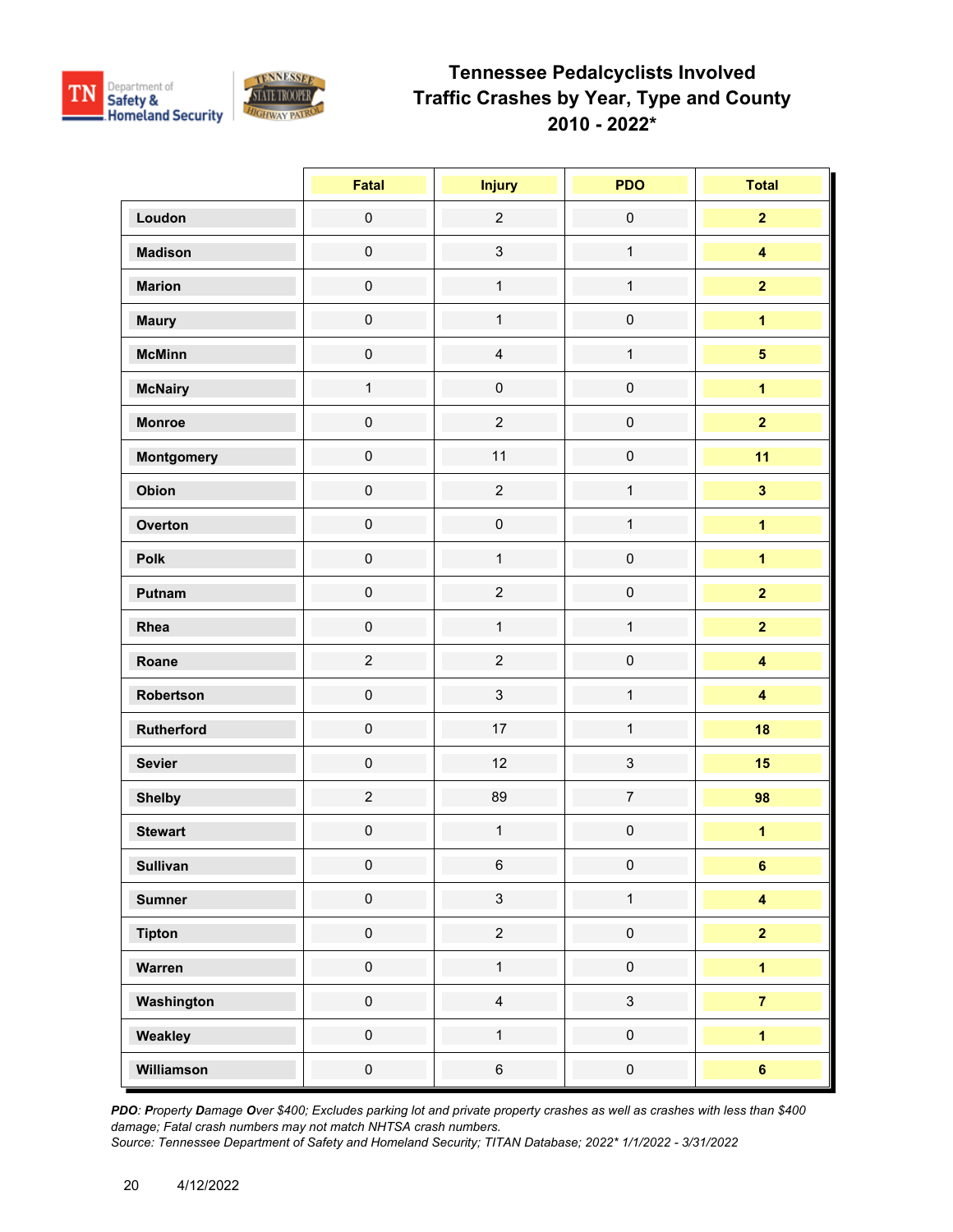

|                   | Fatal | <b>Injury</b> | <b>PDO</b> | <b>Total</b> |
|-------------------|-------|---------------|------------|--------------|
| Wilson            |       |               |            |              |
| <b>Total 2017</b> |       | 375           | 52         | 435          |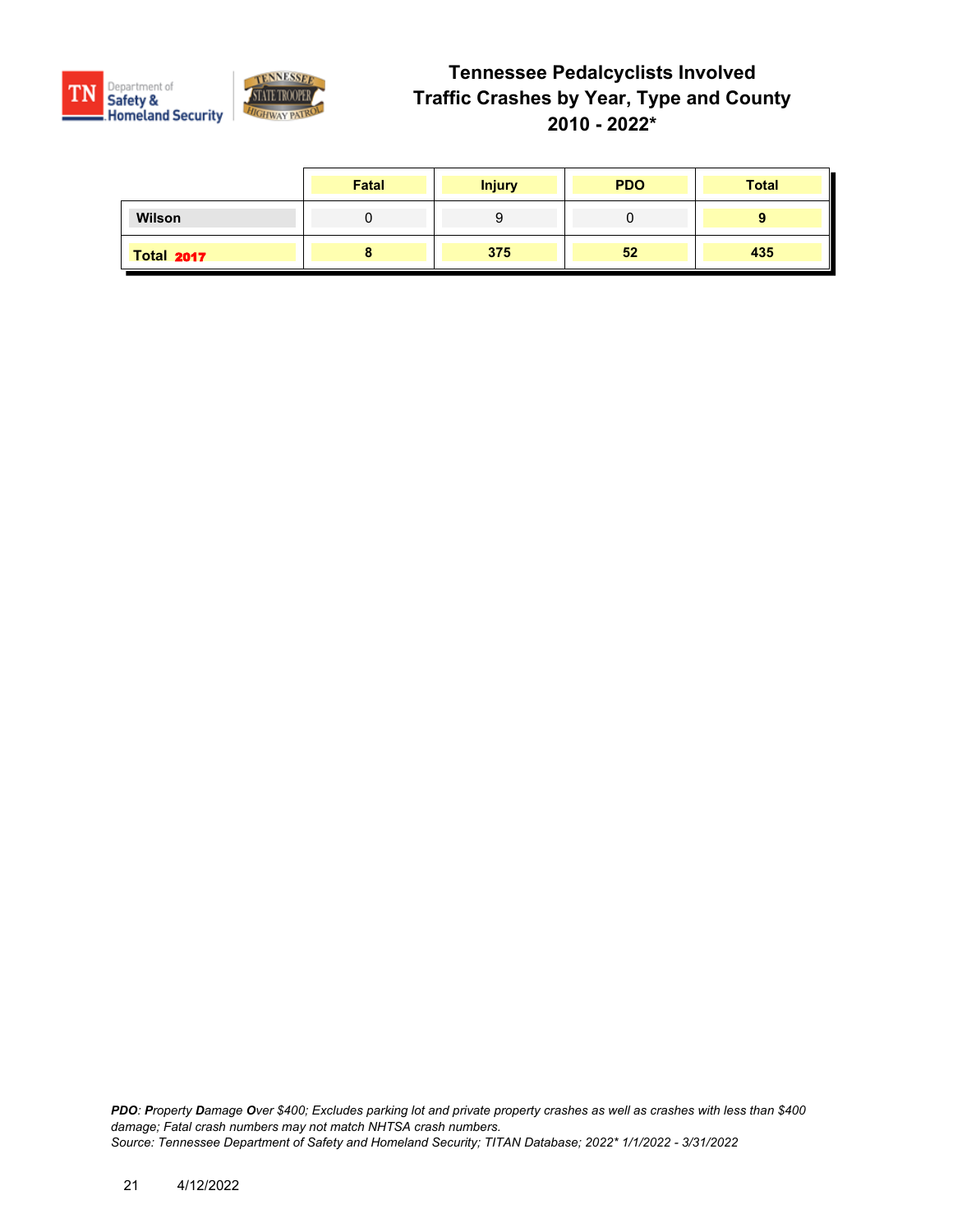

| 2018              | <b>Fatal</b>        | <b>Injury</b>  | <b>PDO</b>          | <b>Total</b>            |
|-------------------|---------------------|----------------|---------------------|-------------------------|
| <b>Anderson</b>   | $\overline{1}$      | $\overline{4}$ | $\mathsf{O}\xspace$ | 5 <sup>5</sup>          |
| <b>Bedford</b>    | $\mathbf 0$         | $\mathfrak{S}$ | $\mathsf{O}\xspace$ | $\mathbf{3}$            |
| <b>Blount</b>     | $\mathbf 0$         | $\overline{2}$ | $\mathsf{O}\xspace$ | $\overline{2}$          |
| <b>Bradley</b>    | $\mathbf 0$         | 11             | $\mathbf{1}$        | 12                      |
| Carter            | $\mathsf{O}\xspace$ | $\overline{2}$ | $\mathsf{O}\xspace$ | $\overline{2}$          |
| Coffee            | $\mathbf{1}$        | $\overline{4}$ | $\mathbf{1}$        | $\bf 6$                 |
| <b>Cumberland</b> | $\pmb{0}$           | $\overline{2}$ | $\mathsf{O}\xspace$ | $\overline{2}$          |
| <b>Davidson</b>   | $\pmb{0}$           | 60             | $\overline{4}$      | 64                      |
| <b>Decatur</b>    | $\pmb{0}$           | $\mathbf{1}$   | $\pmb{0}$           | $\overline{1}$          |
| <b>DeKalb</b>     | $\mathsf{O}\xspace$ | $\mathbf{1}$   | $\mathsf{O}\xspace$ | $\overline{\mathbf{1}}$ |
| <b>Dickson</b>    | $\mathbf 0$         | $\mathbf{1}$   | $\mathsf{O}\xspace$ | $\overline{1}$          |
| <b>Dyer</b>       | $\pmb{0}$           | $\overline{2}$ | $\pmb{0}$           | $\overline{\mathbf{2}}$ |
| Gibson            | $\mathbf 0$         | $\overline{c}$ | $\pmb{0}$           | $\overline{2}$          |
| Hamblen           | $\mathbf{1}$        | $\mathbf{1}$   | $\mathsf{O}\xspace$ | $\overline{2}$          |
| Hamilton          | $\mathbf 0$         | 38             | $\overline{2}$      | 40                      |
| <b>Hardin</b>     | $\mathbf 0$         | $\mathbf{1}$   | $\mathsf{O}\xspace$ | $\overline{\mathbf{1}}$ |
| Henderson         | $\mathbf 0$         | $\overline{2}$ | $\mathsf{O}\xspace$ | $\overline{2}$          |
| Henry             | $\pmb{0}$           | $\mathbf{3}$   | $\pmb{0}$           | $\overline{\mathbf{3}}$ |
| Knox              | $\pmb{0}$           | 24             | $\mathfrak{S}$      | 27                      |
| Lauderdale        | $\mathbf 0$         | $\mathbf{1}$   | $\pmb{0}$           | $\mathbf{1}$            |
| Loudon            | $\mathbf{1}$        | $\pmb{0}$      | $\pmb{0}$           | $\overline{1}$          |
| <b>Madison</b>    | $\pmb{0}$           | $\overline{5}$ | $\mathbf 0$         | 5 <sup>5</sup>          |
| <b>Maury</b>      | $\mathsf{O}\xspace$ | $\overline{2}$ | $\pmb{0}$           | $\overline{2}$          |
| <b>McMinn</b>     | $\pmb{0}$           | $\overline{2}$ | $\pmb{0}$           | $\overline{2}$          |
| <b>Montgomery</b> | $\pmb{0}$           | 10             | $\mathsf{O}\xspace$ | 10                      |
| Morgan            | $\pmb{0}$           | $\mathbf{1}$   | $\mathbf 0$         | $\overline{1}$          |

*PDO: Property Damage Over \$400; Excludes parking lot and private property crashes as well as crashes with less than \$400 damage; Fatal crash numbers may not match NHTSA crash numbers.*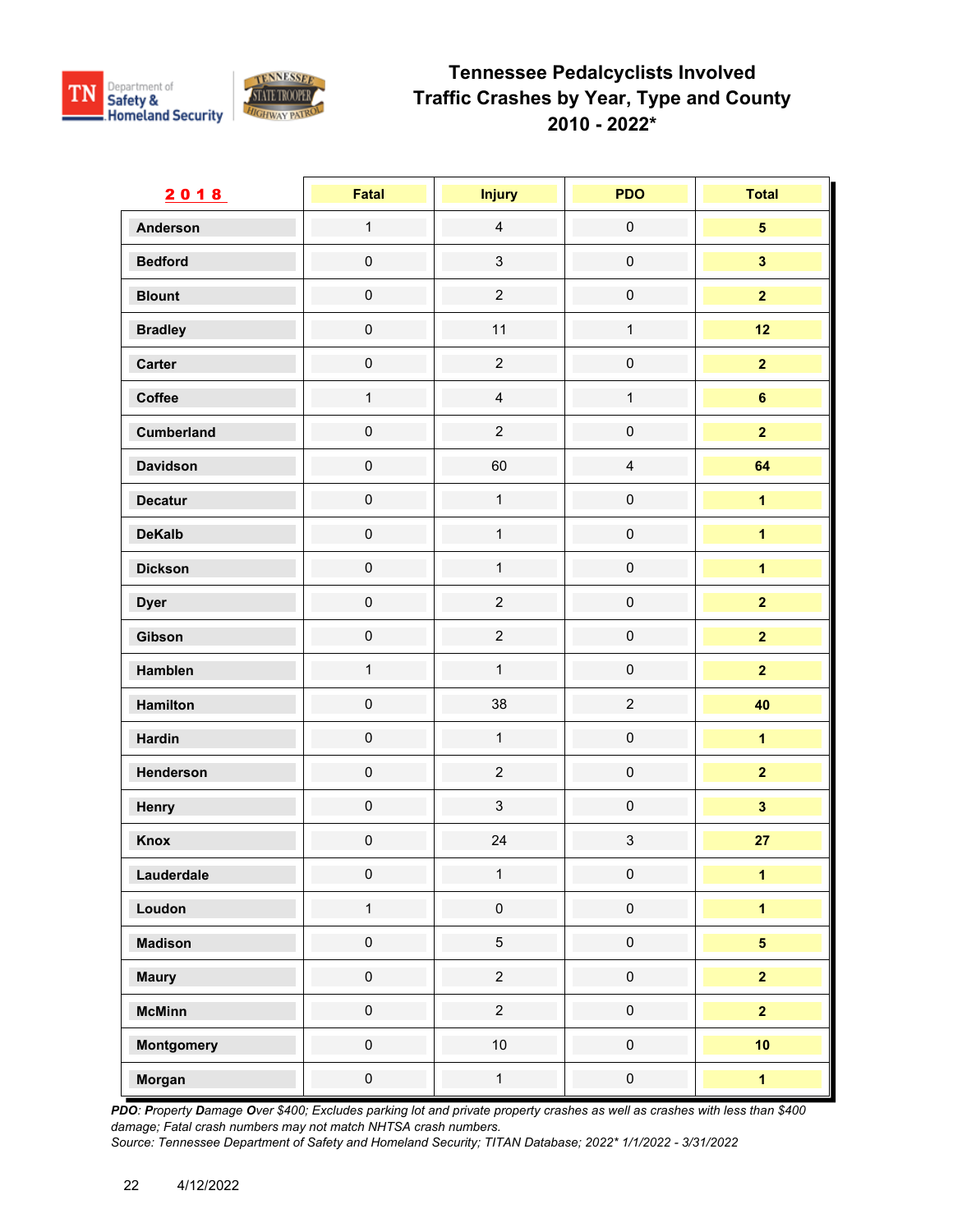

|                   | Fatal          | <b>Injury</b>  | <b>PDO</b>   | <b>Total</b>            |
|-------------------|----------------|----------------|--------------|-------------------------|
| Obion             | $\pmb{0}$      | $\pmb{0}$      | $\mathbf{1}$ | $\overline{\mathbf{1}}$ |
| Putnam            | $\pmb{0}$      | $\overline{4}$ | $\pmb{0}$    | $\overline{\mathbf{4}}$ |
| Robertson         | $\pmb{0}$      | $\overline{4}$ | $\mathbf 0$  | $\overline{\mathbf{4}}$ |
| <b>Rutherford</b> | $\mathbf{1}$   | 22             | $\mathbf{1}$ | 24                      |
| <b>Sevier</b>     | $\pmb{0}$      | $\bf 8$        | $\mathbf{1}$ | $\overline{9}$          |
| <b>Shelby</b>     | $\overline{c}$ | 82             | $\bf 8$      | 92                      |
| <b>Sullivan</b>   | $\pmb{0}$      | 8              | $\mathbf{1}$ | $\overline{9}$          |
| <b>Sumner</b>     | $\pmb{0}$      | $\overline{4}$ | $\mathbf 0$  | $\overline{\mathbf{4}}$ |
| <b>Tipton</b>     | $\pmb{0}$      | $\mathbf{3}$   | $\mathbf 0$  | $\overline{\mathbf{3}}$ |
| <b>Unicoi</b>     | $\mathbf 0$    | $\mathbf{1}$   | $\mathbf{1}$ | $\overline{2}$          |
| Warren            | $\pmb{0}$      | $\overline{2}$ | $\pmb{0}$    | $\overline{2}$          |
| Washington        | $\mathbf 0$    | 8              | $\mathbf 0$  | $\bf{8}$                |
| Weakley           | $\pmb{0}$      | $\mathbf{1}$   | $\pmb{0}$    | $\overline{1}$          |
| Williamson        | $\mathbf{1}$   | $\bf 8$        | $\mathbf{1}$ | 10                      |
| Wilson            | $\pmb{0}$      | $\overline{5}$ | $\mathbf 0$  | $5\phantom{a}$          |
| <b>Total 2018</b> | $\pmb{8}$      | 345            | 25           | 378                     |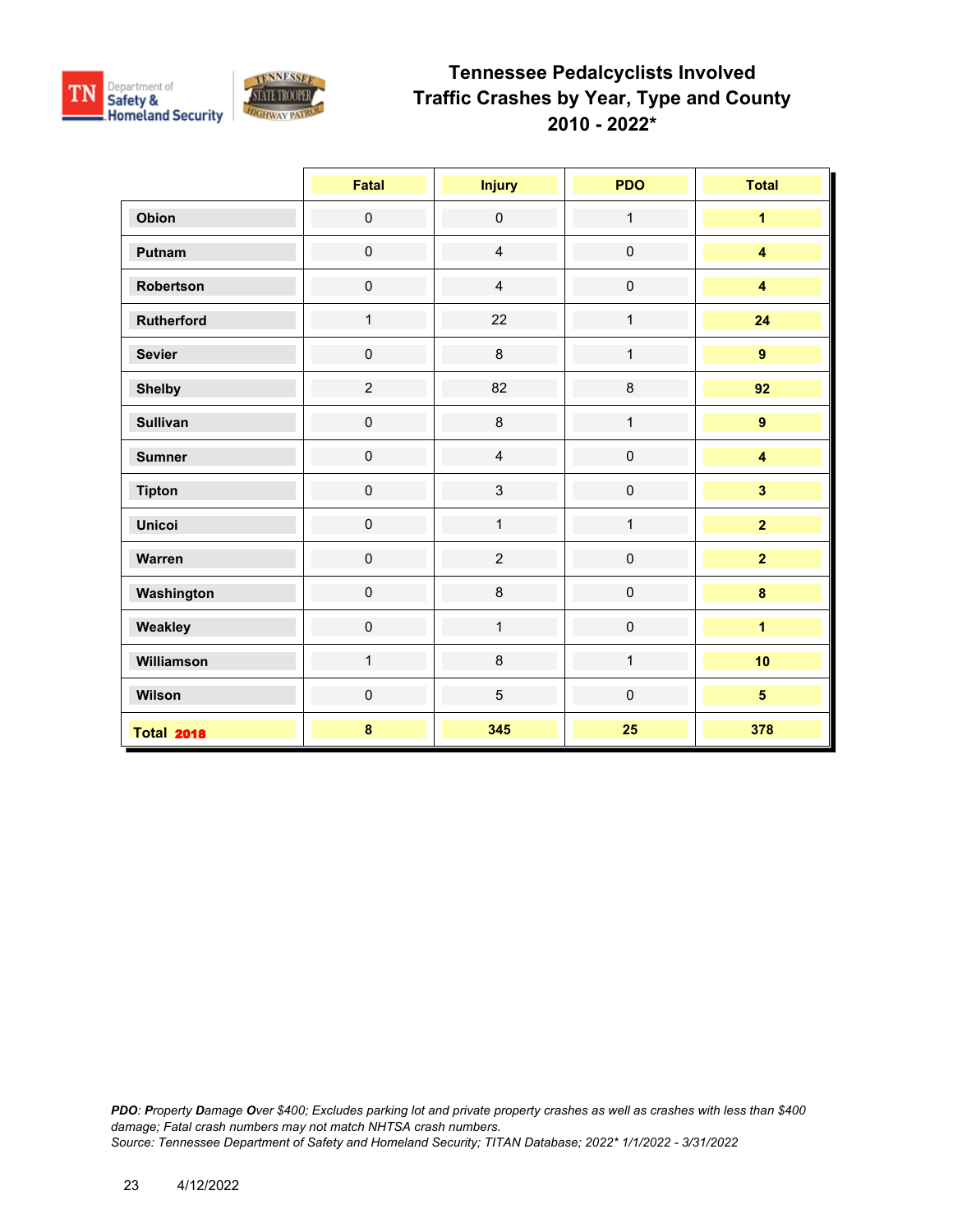

| 2019            | Fatal               | <b>Injury</b>       | <b>PDO</b>          | <b>Total</b>            |
|-----------------|---------------------|---------------------|---------------------|-------------------------|
| <b>Anderson</b> | $\mathsf{O}\xspace$ | $\overline{2}$      | $\mathbf 0$         | $\overline{2}$          |
| <b>Bedford</b>  | $\mathsf{O}\xspace$ | $\overline{c}$      | $\mathbf{1}$        | $\mathbf{3}$            |
| <b>Blount</b>   | $\mathbf{1}$        | $\boldsymbol{9}$    | $\overline{2}$      | 12                      |
| <b>Bradley</b>  | $\mathbf 0$         | 14                  | $\mathbf{1}$        | 15                      |
| Campbell        | $\mathsf{O}\xspace$ | $\mathbf{1}$        | $\pmb{0}$           | $\overline{1}$          |
| Carroll         | $\mathsf{O}\xspace$ | $\overline{c}$      | $\mathbf 0$         | $\overline{2}$          |
| Carter          | $\mathbf 0$         | $\overline{c}$      | $\mathbf{1}$        | $\overline{\mathbf{3}}$ |
| Claiborne       | $\mathsf{O}\xspace$ | $\mathbf 1$         | $\mathbf{1}$        | $\overline{2}$          |
| Coffee          | $\mathbf 0$         | $\overline{2}$      | $\mathbf 0$         | $\overline{2}$          |
| <b>Davidson</b> | $\mathsf{O}\xspace$ | 66                  | $\,6\,$             | $72$                    |
| <b>Decatur</b>  | $\mathsf{O}\xspace$ | $\mathbf 1$         | $\mathsf{O}\xspace$ | $\overline{1}$          |
| <b>Dyer</b>     | $\mathbf 0$         | $\mathbf{1}$        | $\mathbf{1}$        | $\overline{\mathbf{2}}$ |
| Fayette         | $\mathbf{1}$        | $\mathsf{O}\xspace$ | $\mathbf 0$         | $\overline{\mathbf{1}}$ |
| <b>Franklin</b> | $\mathsf{O}\xspace$ | $\mathbf{1}$        | $\mathsf{O}\xspace$ | $\overline{\mathbf{1}}$ |
| Gibson          | $\mathbf 0$         | $\mathbf{1}$        | $\mathsf{O}\xspace$ | $\overline{1}$          |
| Giles           | $\mathsf{O}\xspace$ | $\mathbf{1}$        | $\mathsf{O}\xspace$ | $\overline{1}$          |
| Greene          | $\mathsf{O}\xspace$ | $\mathbf{1}$        | $\mathsf{O}\xspace$ | $\overline{1}$          |
| Hamblen         | $\mathbf 0$         | $\overline{2}$      | $\mathbf{1}$        | $\overline{\mathbf{3}}$ |
| Hamilton        | $\mathbf{1}$        | 32                  | $\bf 8$             | 41                      |
| Hardeman        | $\mathbf 0$         | $\mathbf{1}$        | $\pmb{0}$           | $\overline{1}$          |
| <b>Hardin</b>   | $\mathbf 0$         | $\overline{2}$      | $\pmb{0}$           | $\overline{2}$          |
| <b>Hawkins</b>  | $\mathsf{O}\xspace$ | $\mathbf 1$         | $\mathsf{O}\xspace$ | $\blacksquare$          |
| Haywood         | $\mathsf{O}\xspace$ | $\mathbf{1}$        | $\mathsf{O}\xspace$ | $\overline{1}$          |
| Knox            | $\mathbf{1}$        | 28                  | $\mathbf{1}$        | 30                      |
| Lauderdale      | $\mathsf{O}\xspace$ | $\mathbf{1}$        | $\mathsf{O}\xspace$ | $\overline{1}$          |
| Lawrence        | $\pmb{0}$           | $\mathbf{1}$        | $\mathsf{O}\xspace$ | $\overline{1}$          |

*PDO: Property Damage Over \$400; Excludes parking lot and private property crashes as well as crashes with less than \$400 damage; Fatal crash numbers may not match NHTSA crash numbers.*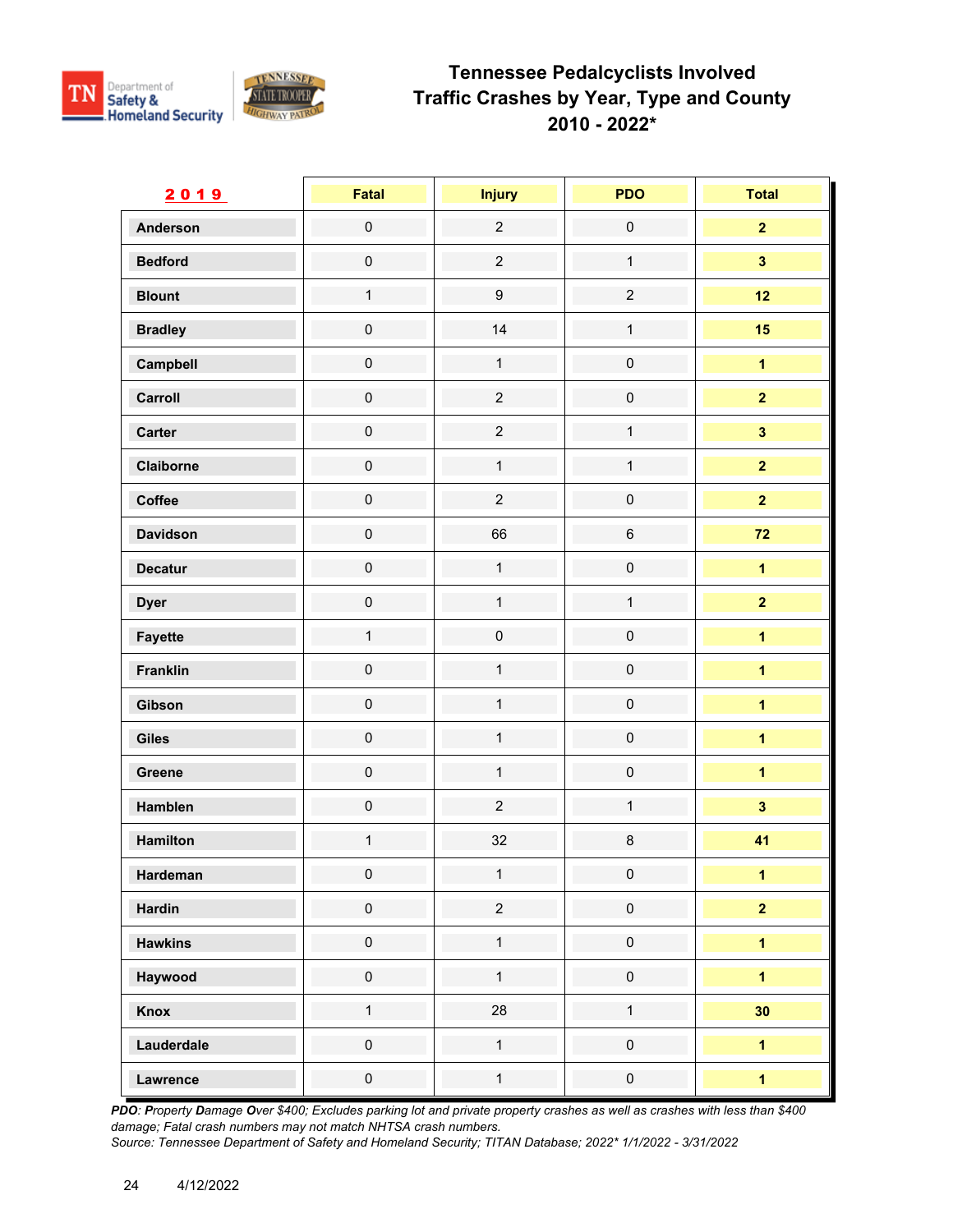

|                   | Fatal               | <b>Injury</b>       | <b>PDO</b>          | <b>Total</b>            |
|-------------------|---------------------|---------------------|---------------------|-------------------------|
| Loudon            | $\mathsf 0$         | $\mathbf{1}$        | $\mathbf 0$         | $\overline{1}$          |
| <b>Madison</b>    | $\mathbf 0$         | $\overline{4}$      | $\mathbf 0$         | $\overline{\mathbf{4}}$ |
| <b>Marshall</b>   | $\mathbf 0$         | $\overline{c}$      | $\mathbf 0$         | $\overline{\mathbf{2}}$ |
| <b>Maury</b>      | $\mathsf{O}\xspace$ | $\boldsymbol{9}$    | $\pmb{0}$           | $\overline{9}$          |
| <b>McMinn</b>     | $\mathbf 0$         | $\mathsf{O}\xspace$ | $\mathbf{1}$        | $\overline{\mathbf{1}}$ |
| <b>Meigs</b>      | $\mathsf{O}\xspace$ | $\mathbf{1}$        | $\pmb{0}$           | $\overline{1}$          |
| <b>Monroe</b>     | $\mathsf 0$         | $\overline{2}$      | $\pmb{0}$           | $\mathbf{2}$            |
| Montgomery        | $\pmb{0}$           | $\overline{7}$      | $\mathbf{1}$        | $\bf{8}$                |
| Overton           | $\mathbf 0$         | $\overline{a}$      | $\mathbf 0$         | $\overline{2}$          |
| Perry             | $\mathbf{1}$        | $\mathbf 0$         | $\pmb{0}$           | $\mathbf{1}$            |
| Putnam            | $\mathsf{O}\xspace$ | $\mathsf{O}\xspace$ | $\mathbf{1}$        | $\overline{\mathbf{1}}$ |
| Rhea              | $\mathsf{O}\xspace$ | $\overline{2}$      | $\pmb{0}$           | $\overline{2}$          |
| Roane             | $\pmb{0}$           | $\mathbf{3}$        | $\pmb{0}$           | $\overline{\mathbf{3}}$ |
| Robertson         | $\mathsf{O}\xspace$ | $\mathbf{1}$        | $\pmb{0}$           | $\overline{\mathbf{1}}$ |
| Rutherford        | $\pmb{0}$           | 19                  | $\overline{2}$      | 21                      |
| <b>Sevier</b>     | $\pmb{0}$           | $\sqrt{5}$          | $\pmb{0}$           | $\overline{\mathbf{5}}$ |
| <b>Shelby</b>     | $\mathbf 0$         | $70\,$              | 11                  | 81                      |
| <b>Sullivan</b>   | $\mathsf{O}\xspace$ | $\overline{7}$      | $\overline{2}$      | $\overline{9}$          |
| <b>Sumner</b>     | $\mathsf{O}\xspace$ | $\,6\,$             | $\pmb{0}$           | $\bf 6$                 |
| Washington        | $\mathbf{1}$        | $\overline{7}$      | $\overline{c}$      | 10 <sub>1</sub>         |
| Weakley           | $\pmb{0}$           | $\mathbf{3}$        | $\mathsf{O}\xspace$ | $\overline{\mathbf{3}}$ |
| Williamson        | $\pmb{0}$           | 14                  | $\mathsf{O}\xspace$ | 14                      |
| Wilson            | $\mathbf{1}$        | $\mathbf{3}$        | $\pmb{0}$           | $\overline{\mathbf{4}}$ |
| <b>Total 2019</b> | $\overline{7}$      | 344                 | 43                  | 394                     |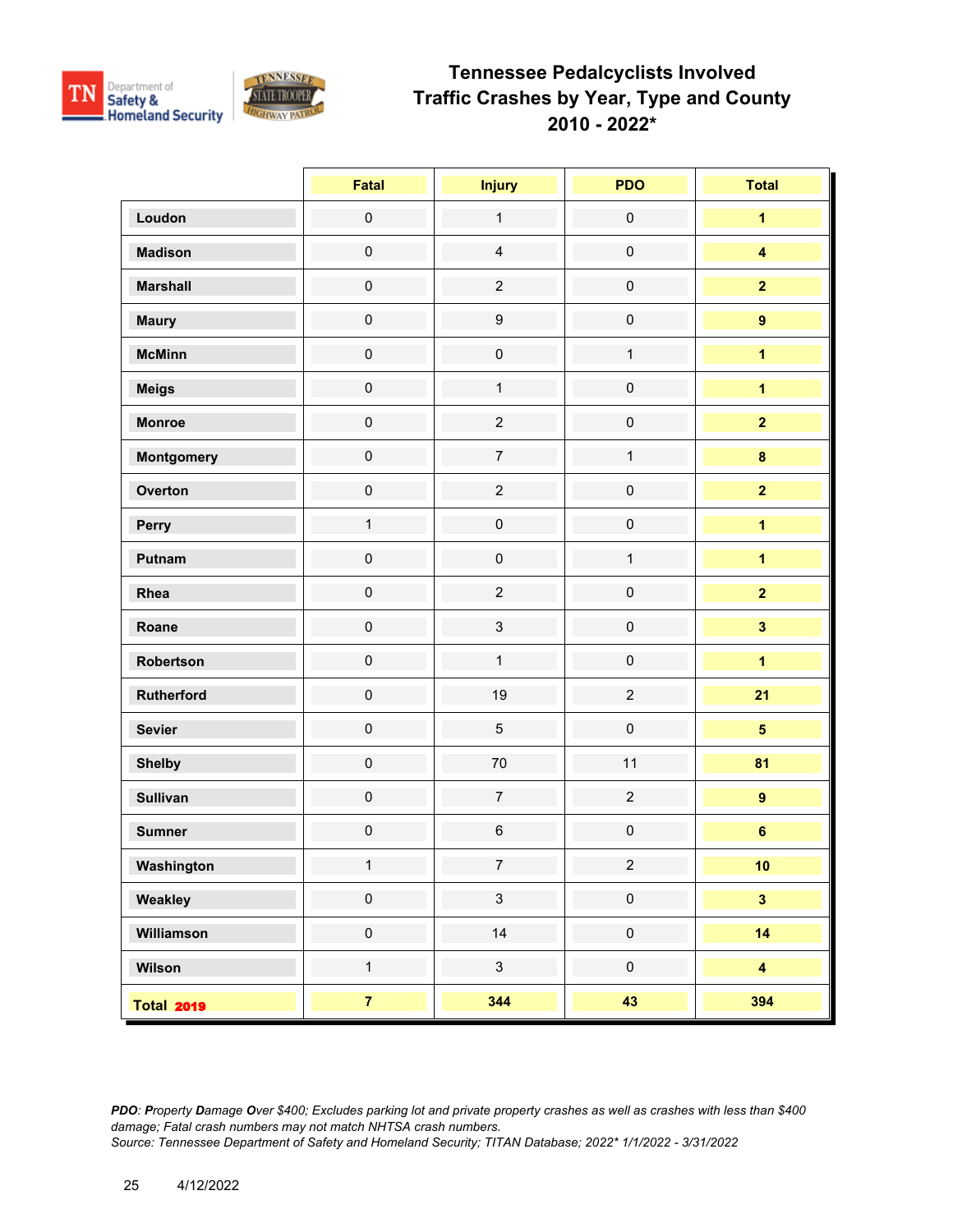

| 2020              | <b>Fatal</b>        | <b>Injury</b>       | <b>PDO</b>                | <b>Total</b>            |
|-------------------|---------------------|---------------------|---------------------------|-------------------------|
| <b>Anderson</b>   | $\mathsf{O}\xspace$ | $\mathbf{3}$        | $\mathsf{O}\xspace$       | $\overline{\mathbf{3}}$ |
| <b>Bedford</b>    | $\mathsf{O}\xspace$ | $\mathbf{3}$        | $\mathsf{O}\xspace$       | $\overline{\mathbf{3}}$ |
| <b>Blount</b>     | $\mathbf{1}$        | $\mathbf{3}$        | $\mathfrak{S}$            | $\overline{7}$          |
| <b>Bradley</b>    | $\mathbf{1}$        | $\bf 8$             | $\mathsf{O}\xspace$       | $\overline{9}$          |
| Campbell          | $\mathsf{O}\xspace$ | $\overline{2}$      | $\mathbf{1}$              | $\overline{\mathbf{3}}$ |
| Carter            | $\mathbf 0$         | $\,6\,$             | $\pmb{0}$                 | $\bf 6$                 |
| Claiborne         | $\mathbf 0$         | $\overline{2}$      | $\mathsf{O}\xspace$       | $\overline{2}$          |
| Clay              | $\mathbf 0$         | $\mathbf 1$         | $\mathsf{O}\xspace$       | $\overline{1}$          |
| Coffee            | $\mathbf 0$         | $\overline{2}$      | $\overline{c}$            | $\overline{\mathbf{4}}$ |
| <b>Cumberland</b> | $\mathsf{O}\xspace$ | $\mathbf{3}$        | $\mathsf{O}\xspace$       | $\overline{\mathbf{3}}$ |
| <b>Davidson</b>   | $\mathsf{O}\xspace$ | 52                  | $\ensuremath{\mathsf{3}}$ | 55                      |
| <b>Dickson</b>    | $\mathbf 0$         | $\overline{c}$      | $\mathbf{1}$              | $\overline{\mathbf{3}}$ |
| <b>Dyer</b>       | $\mathbf{1}$        | $\mathbf{1}$        | $\mathbf 0$               | $\overline{2}$          |
| <b>Fentress</b>   | $\mathbf 0$         | $\mathbf 0$         | $\mathbf{1}$              | $\overline{1}$          |
| <b>Franklin</b>   | $\mathsf{O}\xspace$ | $\overline{c}$      | $\mathsf 0$               | $\overline{2}$          |
| Grainger          | $\mathbf{1}$        | $\mathsf{O}\xspace$ | $\mathsf{O}\xspace$       | $\overline{1}$          |
| Greene            | $\mathsf{O}\xspace$ | $\overline{2}$      | $\mathsf{O}\xspace$       | $\overline{2}$          |
| Hamblen           | $\mathsf{O}\xspace$ | $\overline{2}$      | $\mathbf{1}$              | $\overline{\mathbf{3}}$ |
| Hamilton          | $\mathbf{1}$        | 32                  | $\overline{\mathbf{4}}$   | 37                      |
| <b>Hardin</b>     | $\pmb{0}$           | $\mathbf{3}$        | $\pmb{0}$                 | $\mathbf{3}$            |
| Knox              | $\pmb{0}$           | 24                  | $\sqrt{5}$                | 29                      |
| Lawrence          | $\pmb{0}$           | $\mathbf 1$         | $\mathsf{O}\xspace$       | $\mathbf 1$             |
| Lincoln           | $\mathsf{O}\xspace$ | $\overline{2}$      | $\mathsf{O}\xspace$       | $\overline{\mathbf{2}}$ |
| Loudon            | $\mathbf 0$         | $\mathbf{1}$        | $\mathsf{O}\xspace$       | $\overline{1}$          |
| <b>Madison</b>    | $\mathbf 0$         | $\,6\,$             | $\mathsf{O}\xspace$       | $6\phantom{a}$          |
| <b>Marshall</b>   | $\pmb{0}$           | $\mathbf{3}$        | $\pmb{0}$                 | $\overline{\mathbf{3}}$ |

*PDO: Property Damage Over \$400; Excludes parking lot and private property crashes as well as crashes with less than \$400 damage; Fatal crash numbers may not match NHTSA crash numbers.*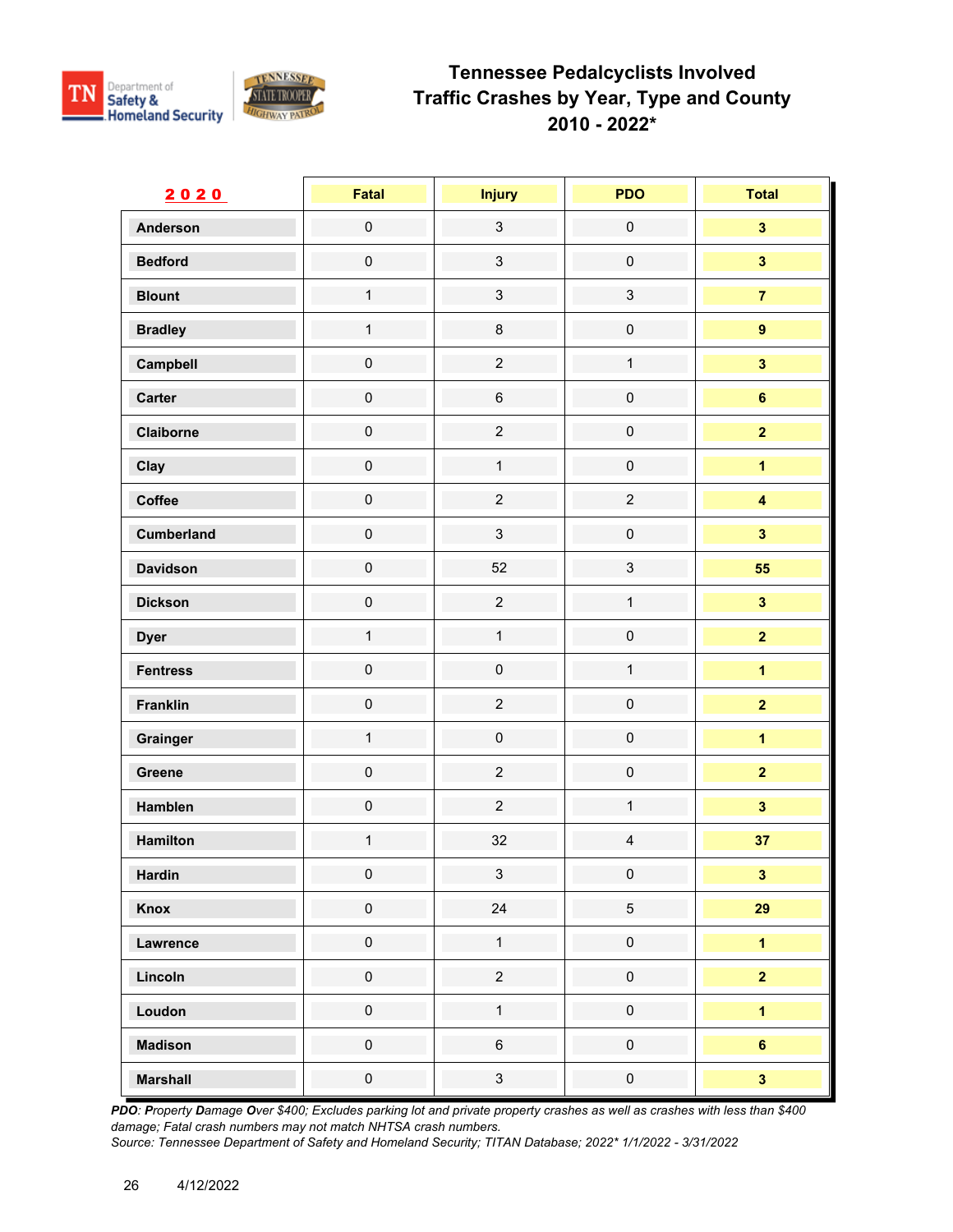

|                   | Fatal               | <b>Injury</b>  | <b>PDO</b>       | <b>Total</b>            |
|-------------------|---------------------|----------------|------------------|-------------------------|
| <b>Maury</b>      | $\mathsf{O}\xspace$ | $\mathbf{1}$   | $\pmb{0}$        | $\overline{1}$          |
| <b>McMinn</b>     | $\pmb{0}$           | $\mathbf{3}$   | $\mathbf{1}$     | $\overline{\mathbf{4}}$ |
| <b>Monroe</b>     | $\mathsf{O}\xspace$ | $\mathbf{1}$   | $\pmb{0}$        | $\overline{1}$          |
| <b>Montgomery</b> | $\mathbf{1}$        | $\mathbf{3}$   | $\pmb{0}$        | $\overline{\mathbf{4}}$ |
| Obion             | $\mathsf{O}\xspace$ | $\mathbf{1}$   | $\mathbf{1}$     | $\overline{2}$          |
| Putnam            | $\mathsf{O}\xspace$ | $\overline{4}$ | $\mathbf{3}$     | $\overline{7}$          |
| Roane             | $\pmb{0}$           | $\mathbf{1}$   | $\pmb{0}$        | $\overline{1}$          |
| Robertson         | $\pmb{0}$           | $\mathbf{1}$   | $\pmb{0}$        | $\overline{1}$          |
| <b>Rutherford</b> | $\mathbf{1}$        | 19             | $\overline{2}$   | 22                      |
| Sequatchie        | $\pmb{0}$           | $\mathbf{1}$   | $\pmb{0}$        | $\overline{1}$          |
| <b>Sevier</b>     | $\pmb{0}$           | $\mathbf{3}$   | $\mathbf{1}$     | $\overline{\mathbf{4}}$ |
| <b>Shelby</b>     | $\overline{4}$      | 62             | $\boldsymbol{9}$ | 75                      |
| <b>Sullivan</b>   | $\mathsf{O}\xspace$ | 12             | $\mathbf{1}$     | 13                      |
| <b>Sumner</b>     | $\pmb{0}$           | 11             | $\mathbf{1}$     | 12                      |
| <b>Tipton</b>     | $\mathsf 0$         | $\overline{4}$ | $\pmb{0}$        | $\overline{\mathbf{4}}$ |
| Washington        | $\pmb{0}$           | 14             | $\pmb{0}$        | 14                      |
| Williamson        | $\mathbf{1}$        | $\overline{7}$ | $\mathbf{1}$     | $\overline{9}$          |
| Wilson            | $\mathsf{O}\xspace$ | $\mathbf{3}$   | $\pmb{0}$        | $\overline{\mathbf{3}}$ |
| <b>Total 2020</b> | 12                  | 317            | 41               | 370                     |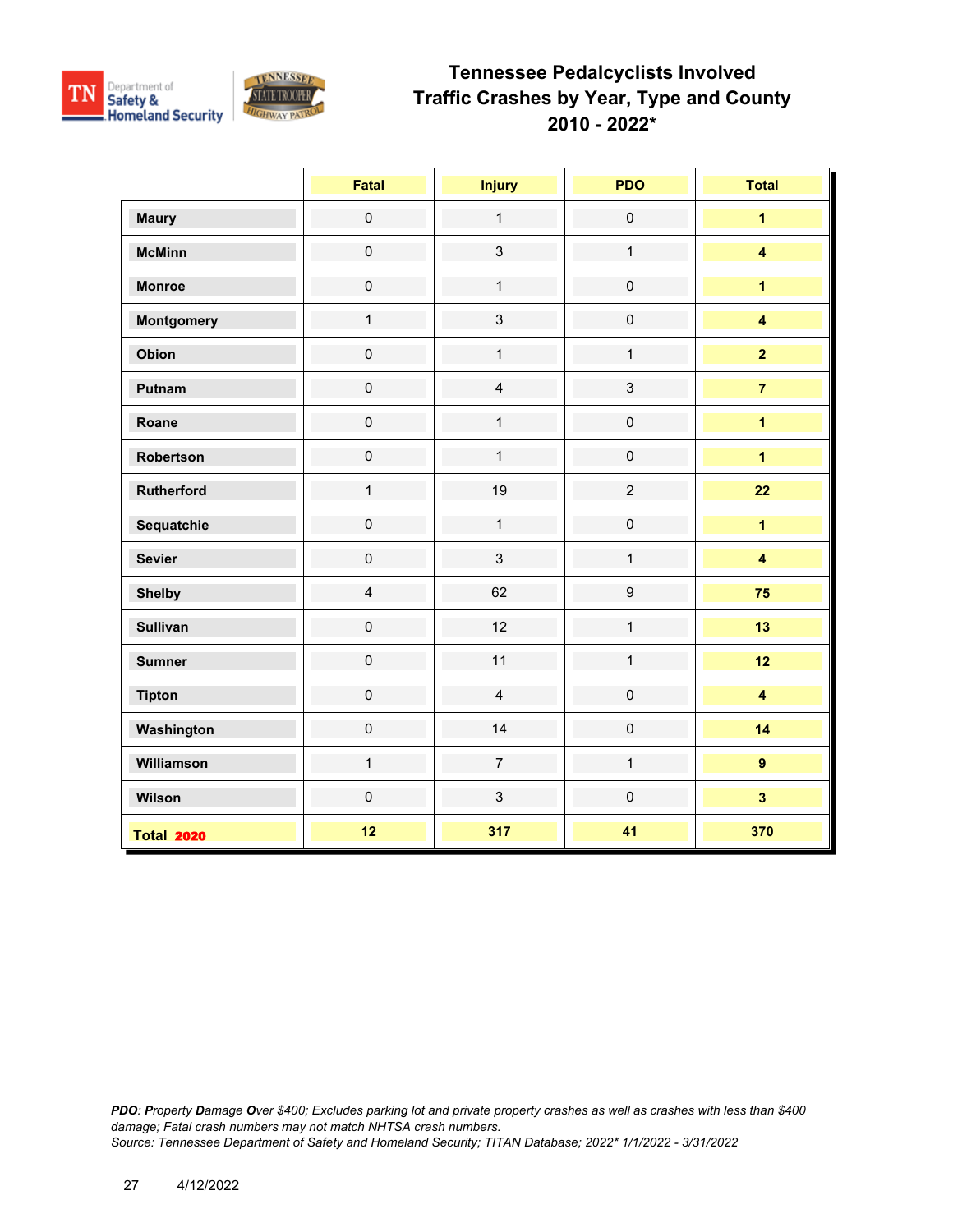

| 2021            | Fatal               | <b>Injury</b>  | <b>PDO</b>          | <b>Total</b>            |
|-----------------|---------------------|----------------|---------------------|-------------------------|
| <b>Anderson</b> | $\mathbf 0$         | $\mathbf{1}$   | $\mathbf{1}$        | $\overline{2}$          |
| <b>Bedford</b>  | $\mathbf 0$         | $\mathbf{1}$   | $\mathsf{O}\xspace$ | $\overline{1}$          |
| <b>Benton</b>   | $\pmb{0}$           | $\mathbf{1}$   | $\pmb{0}$           | $\overline{1}$          |
| <b>Bledsoe</b>  | $\mathsf{O}\xspace$ | $\mathbf{1}$   | $\mathsf{O}\xspace$ | $\overline{1}$          |
| <b>Blount</b>   | $\mathbf 0$         | $\,6\,$        | $\mathfrak{S}$      | $\pmb{9}$               |
| <b>Bradley</b>  | $\pmb{0}$           | $\,6$          | $\mathbf{1}$        | $\overline{7}$          |
| Carroll         | $\mathbf 0$         | $\mathbf{1}$   | $\mathbf 0$         | $\overline{\mathbf{1}}$ |
| Carter          | $\mathbf 0$         | $\mathbf{1}$   | $\mathsf{O}\xspace$ | $\overline{1}$          |
| Cheatham        | $\mathbf 0$         | $\mathbf{1}$   | $\mathsf{O}\xspace$ | $\overline{1}$          |
| Claiborne       | $\mathbf 0$         | $\mathbf{1}$   | $\mathsf{O}\xspace$ | $\overline{1}$          |
| Cocke           | $\mathbf 0$         | $\mathbf{1}$   | $\mathbf 0$         | $\overline{1}$          |
| Coffee          | $\mathbf 0$         | $\mathfrak{S}$ | $\mathbf 0$         | $\overline{\mathbf{3}}$ |
| Cumberland      | $\mathbf 0$         | $\mathbf{1}$   | $\pmb{0}$           | $\overline{\mathbf{1}}$ |
| <b>Davidson</b> | $\pmb{0}$           | 50             | 5                   | 55                      |
| <b>Dickson</b>  | $\mathbf 0$         | $\mathbf{1}$   | $\mathsf{O}\xspace$ | $\overline{1}$          |
| <b>Dyer</b>     | $\mathbf 0$         | $\overline{c}$ | $\pmb{0}$           | $\overline{2}$          |
| Gibson          | $\mathbf 0$         | $\mathbf{3}$   | $\mathbf{1}$        | $\overline{\mathbf{4}}$ |
| Hamblen         | $\pmb{0}$           | $\overline{4}$ | $\pmb{0}$           | $\overline{\mathbf{4}}$ |
| Hamilton        | $\mathbf{1}$        | 28             | $\overline{4}$      | 33                      |
| <b>Hardin</b>   | $\pmb{0}$           | $\mathbf{1}$   | $\pmb{0}$           | $\mathbf 1$             |
| Henry           | $\mathsf{O}\xspace$ | $\overline{2}$ | $\mathbf 0$         | $\overline{\mathbf{2}}$ |
| Hickman         | $\mathbf 0$         | $\mathbf{1}$   | $\mathbf 0$         | $\overline{1}$          |
| Jefferson       | $\pmb{0}$           | $\mathbf{1}$   | $\pmb{0}$           | $\overline{1}$          |
| Johnson         | $\pmb{0}$           | $\mathbf{1}$   | $\pmb{0}$           | $\overline{1}$          |
| Knox            | $\mathbf{1}$        | 15             | $\overline{4}$      | 20                      |
| Lawrence        | $\pmb{0}$           | $\mathbf{1}$   | $\mathbf 0$         | $\overline{1}$          |

*PDO: Property Damage Over \$400; Excludes parking lot and private property crashes as well as crashes with less than \$400 damage; Fatal crash numbers may not match NHTSA crash numbers.*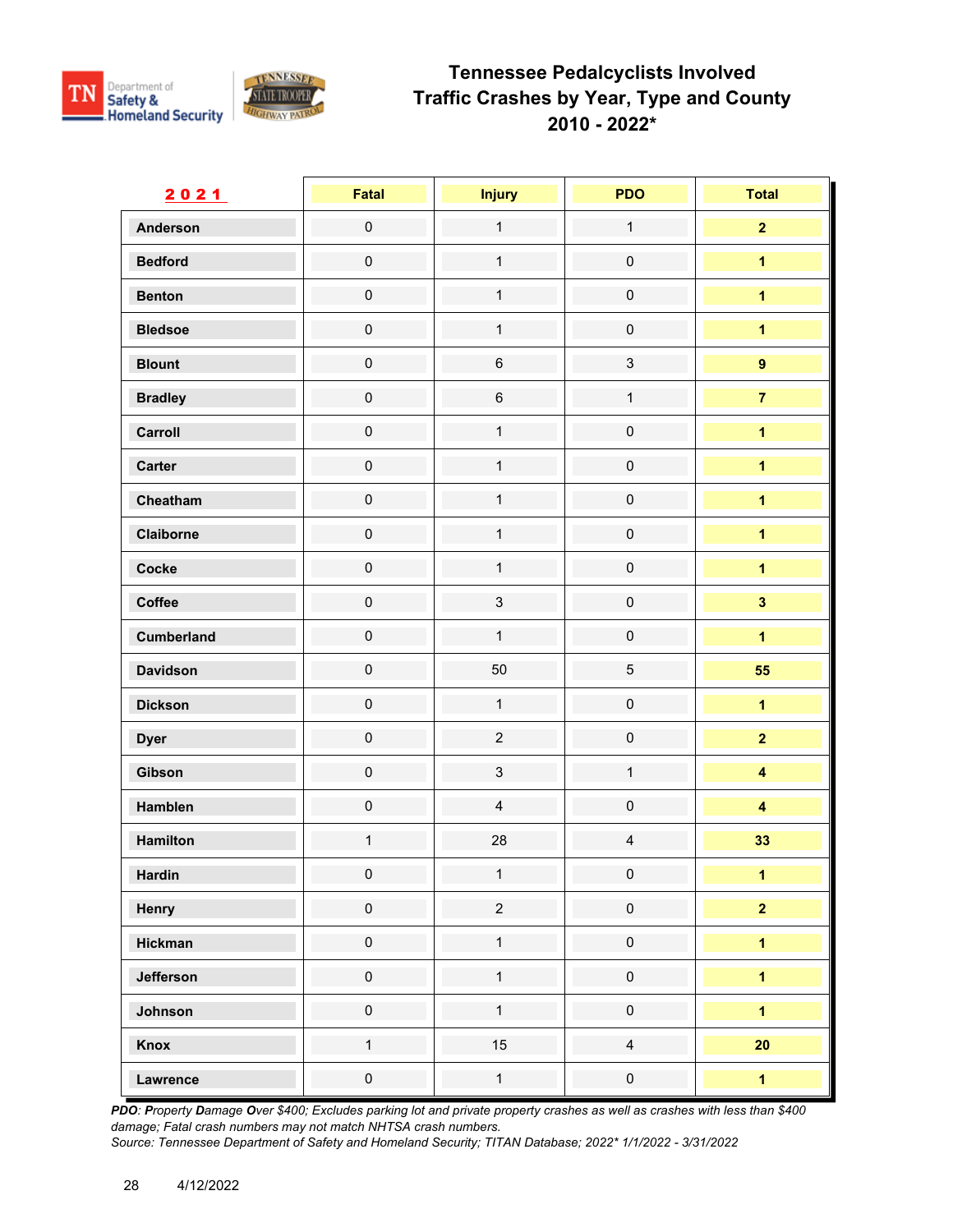

|                   | Fatal                   | <b>Injury</b>    | <b>PDO</b>          | <b>Total</b>            |
|-------------------|-------------------------|------------------|---------------------|-------------------------|
| Lincoln           | $\pmb{0}$               | $\mathbf{1}$     | $\mathbf 0$         | $\overline{1}$          |
| Loudon            | $\mathsf{O}\xspace$     | $\mathbf{1}$     | $\mathsf{O}\xspace$ | $\overline{\mathbf{1}}$ |
| <b>Macon</b>      | $\mathsf{O}\xspace$     | $\mathbf{1}$     | $\mathsf{O}\xspace$ | $\overline{\mathbf{1}}$ |
| <b>Madison</b>    | $\mathsf{O}\xspace$     | $\mathbf{3}$     | $\mathsf{O}\xspace$ | $\overline{\mathbf{3}}$ |
| <b>Marshall</b>   | $\mathsf{O}\xspace$     | $\mathbf{1}$     | $\pmb{0}$           | $\overline{1}$          |
| <b>Maury</b>      | $\mathsf{O}\xspace$     | $\mathbf{1}$     | $\mathbf 0$         | $\overline{\mathbf{1}}$ |
| <b>McMinn</b>     | $\mathsf{O}\xspace$     | $\mathbf{1}$     | $\mathbf 0$         | $\overline{1}$          |
| <b>Monroe</b>     | $\mathsf{O}\xspace$     | $\overline{c}$   | $\mathbf{1}$        | $\overline{\mathbf{3}}$ |
| Montgomery        | $\mathsf{O}\xspace$     | $\bf 8$          | $\mathsf{O}\xspace$ | $\bf{8}$                |
| Putnam            | $\mathsf{O}\xspace$     | $\overline{2}$   | $\mathbf{1}$        | $\overline{\mathbf{3}}$ |
| Rhea              | $\mathsf{O}\xspace$     | $\mathbf 0$      | $\mathbf{1}$        | $\overline{\mathbf{1}}$ |
| Roane             | $\mathsf{O}\xspace$     | $\mathbf{1}$     | $\pmb{0}$           | $\overline{1}$          |
| Robertson         | $\mathbf 0$             | $\mathbf{1}$     | $\mathsf 0$         | $\overline{1}$          |
| Rutherford        | $\mathbf 0$             | 13               | $\overline{c}$      | 15                      |
| Sequatchie        | $\mathbf 0$             | $\mathbf{1}$     | $\mathbf 0$         | $\overline{1}$          |
| <b>Sevier</b>     | $\mathsf{O}\xspace$     | $\overline{4}$   | $\mathsf{O}\xspace$ | $\overline{\mathbf{4}}$ |
| <b>Shelby</b>     | $\mathfrak{S}$          | $77\,$           | $\overline{5}$      | 85                      |
| <b>Sullivan</b>   | $\mathsf{O}\xspace$     | $\overline{7}$   | $\mathbf 0$         | $\overline{7}$          |
| <b>Sumner</b>     | $\pmb{0}$               | $\overline{4}$   | $\mathbf 0$         | $\overline{\mathbf{4}}$ |
| <b>Tipton</b>     | $\mathbf 0$             | $\overline{4}$   | $\pmb{0}$           | $\overline{\mathbf{4}}$ |
| <b>Unicoi</b>     | $\pmb{0}$               | $\mathbf{1}$     | $\mathsf{O}\xspace$ | $\blacksquare$          |
| Warren            | $\mathbf 0$             | $\pmb{0}$        | $\mathbf{1}$        | $\overline{\mathbf{1}}$ |
| Washington        | $\mathbf 0$             | $\boldsymbol{9}$ | $\overline{2}$      | 11                      |
| Wayne             | $\mathbf 0$             | $\pmb{0}$        | $\mathbf{1}$        | $\overline{1}$          |
| Williamson        | $\mathbf 0$             | $\overline{5}$   | $\mathsf{O}\xspace$ | $5\overline{)}$         |
| <b>Total 2021</b> | $\overline{\mathbf{5}}$ | 283              | 33                  | 321                     |

*PDO: Property Damage Over \$400; Excludes parking lot and private property crashes as well as crashes with less than \$400 damage; Fatal crash numbers may not match NHTSA crash numbers.*